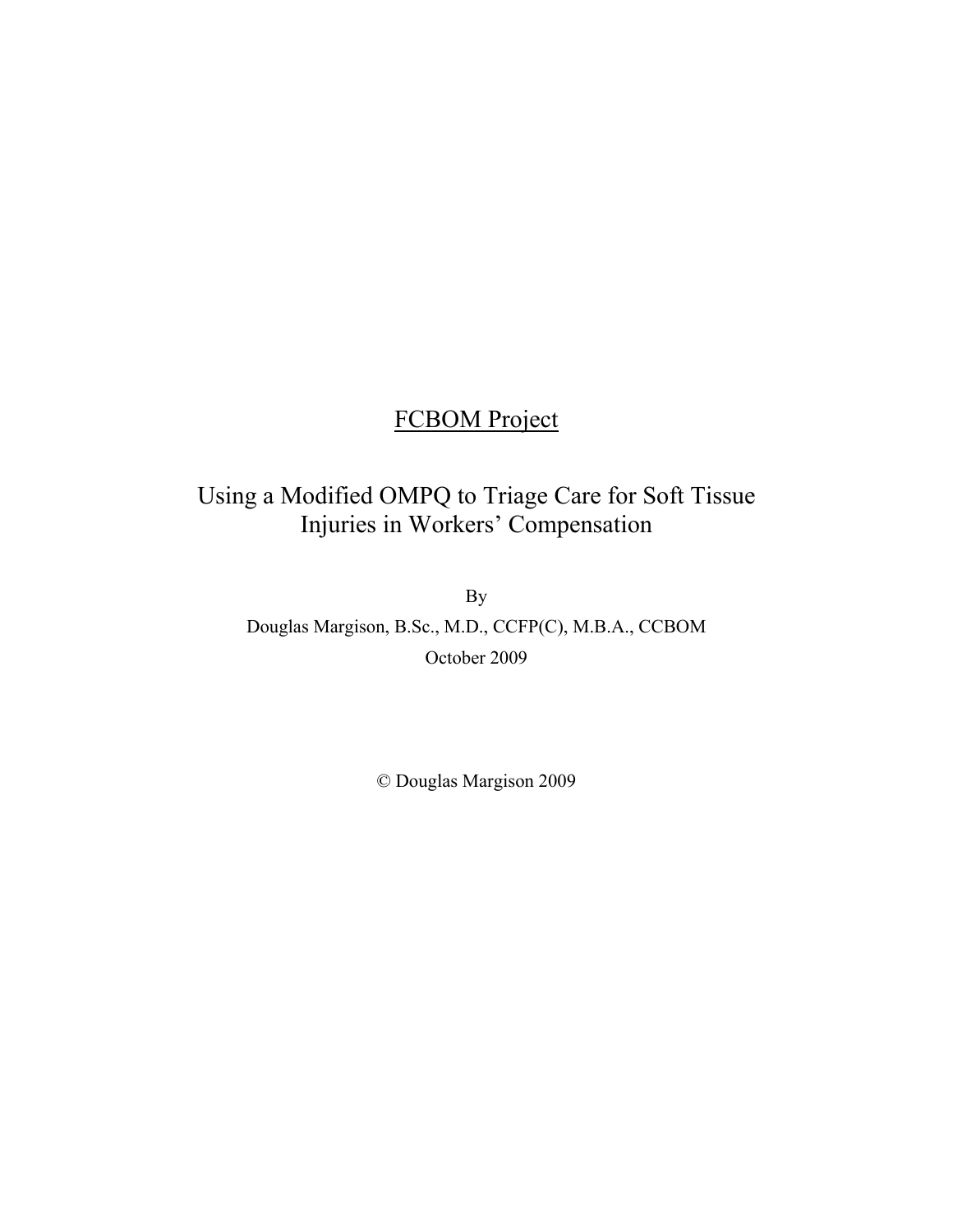## *Summary*

Prolonged absence from work can be detrimental to both employer and worker. The longer a worker is off work, the greater the risk of never returning to gain employment. If we can identify early who is at risk for prolonged disability (prolonged recovery, chronic pain disability), then we might be able to implement an intervention to prevent the detrimental outcomes. Research suggests that psychosocial factors may be more important than biological factors in predicting prolonged disability. Two important psychosocial factors are pain catastrophizing and fear avoidance. The background section of this report reviews the literature on the importance of psychosocial factors in general and these two in particular; and interventions for pain catastrophizing / fear avoidance.

The Örebro Musculoskeletal Questionnaire (OMPQ) is one validated tool for identifying workers with psychosocial risk factors for prolonged disability. WorksafeNB uses a modified version that it calls the "Pain and Activity Questionnaire" (P&A). The background section reviews research related to these tools. In March 2008, WorksafeNB used the P&A questionnaire to triage claimants with a soft tissue injury (STI) who were still off work at 4 weeks post-accident or recurrence into low, grey zone, medium-high and high risk; and then to provide different interventions based on risk category. The focus of this study was to evaluate the effectiveness of interventions for the medium-high (P&A score 140-147) and high risk (P&A score  $> 147$ ) claimants. Claimants in the low risk category continued to receive care as per current practice, and were not included in the analysis.

Historic controls were used to evaluate the effectiveness of interventions. The background section reviews the historic relationship of P&A score to claim outcomes – fraction of claimants on benefits at 26 weeks, fraction working at 26 weeks, average claim duration to 26 weeks, average total claim costs to 26 weeks. With increasing P&A score (increasing predominance of psychosocial barriers to recovery), there was an increasing trend to poorer claim outcomes at 104 weeks.

The study's design was observational cohort. All claimants with an STI who were still off work at 4 weeks post-accident or recurrence completed a P&A questionnaire. Claimants with a score under 140 received usual care and were not included in the study. Claimants with a score of 140-147 (medium-high risk) received a case management only intervention. Claimants with a score over 147 received case management intervention plus multidisciplinary active rehab with cognitive behavioural therapy and work simulation. The intervention claimants formed a prospective cohort. The control claimants formed a retrospective cohort. The researcher was not involved in determining claim acceptance, who got a P&A Questionnaire and what care a claimant would get.

Both interventions produced a statistically and clinically (business case) significant reduction in mean claim duration, increase in fraction of claims closed and increase in fraction of claimants working at 26 weeks after disablement (accident or recurrence). The case manager intervention for the "P&A 140-147" group was highly successful. The multidisciplinary intervention for "P&A >147" group was moderately successful. In the former group, 40% less were on benefits at 26 weeks, 50% more were working and average claim duration was reduced by 5 weeks. In the latter group, 30% fewer were on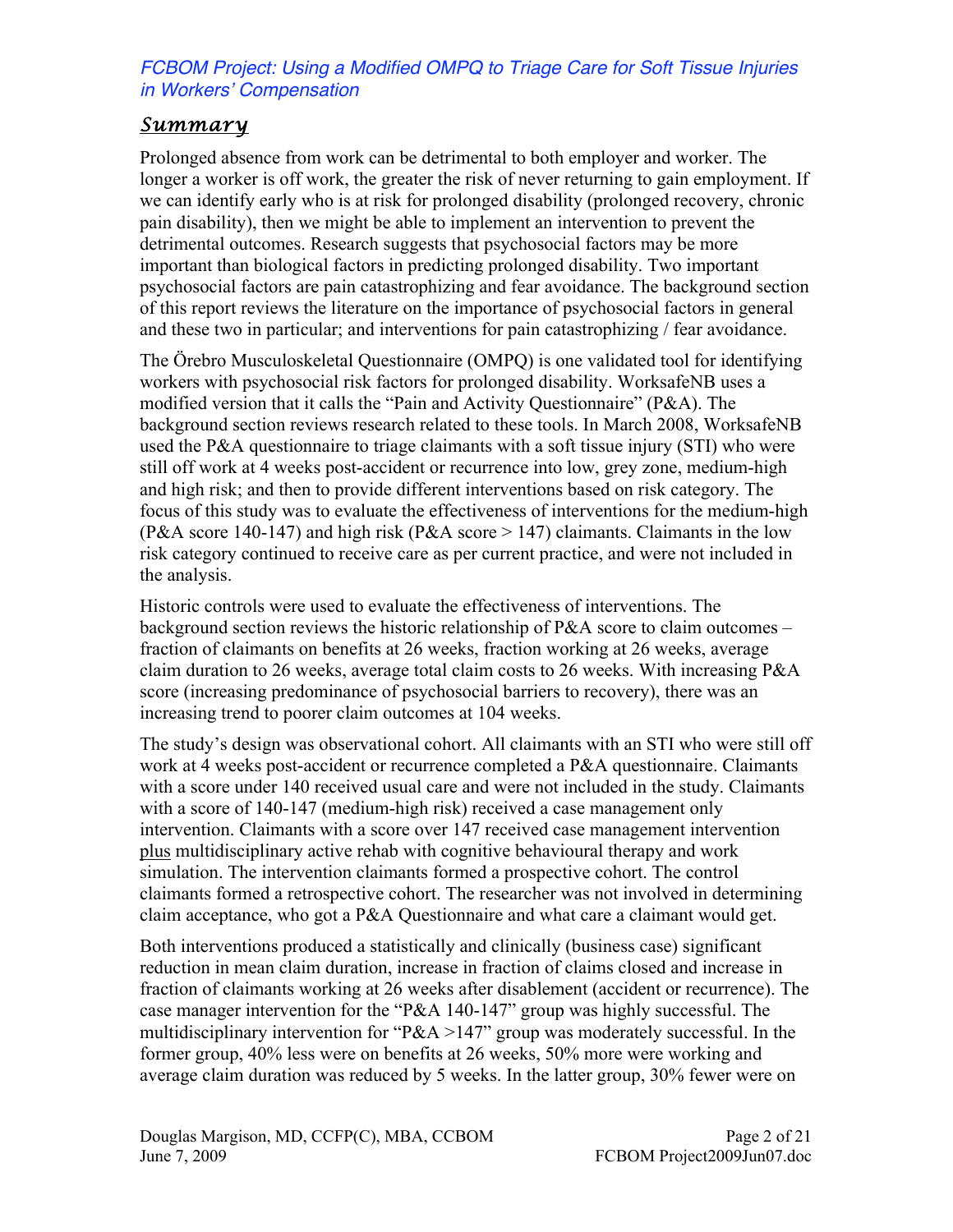benefits at 26 weeks, 20% more were working and average claim duration was reduced by 4 weeks.

Cost savings include treatment avoided by going off benefits within 26 weeks of disablement. Based on a review of medical treatment after 26 weeks for control claimants with a P&A score 140-147, 31% had more physiotherapy, 29% had imaging studies,  $27\%$ were referred to at least one specialist, 13% were referred to a pain clinic for nerve blocks, 13% had surgery, 11% had vocational rehab, and 6% had acupuncture. At 26 weeks, this group had 40% fewer claimants on benefits. This should translate into a 40% reduction in medical treatments for this group after week 26. For control claimants with a P&A score >147, 41% had more physiotherapy, 29% had imaging studies, 27% were referred to at least one specialist, 18% were referred to a pain clinic for nerve blocks, 13% had surgery, 11% had vocational rehab and 6% had acupuncture. At 26 weeks, this group had 30% fewer claimants on benefits. This should translate into a 30% reduction in medical treatments for this group after week 26.

The study showed that pre-intervention P&A scores are not fixed. Addressing psychosocial factors can reduce the P&A score towards less predominance of psychosocial pain generators. Biological-based treatment is then likely to be more effective. Better outcomes were associated with a greater drop in P&A score after the intervention. For claimants who were not working at 26 weeks, cognitive-behavioural therapy produced a clinically significant drop in scores in the " $P&A>147"$ " group compared to no change in the "P&A 140-147" group.

Psychosocial factors can be more important determinants the biological factors in delayed recovery / prolonged disability. This study showed that the modified OMPQ (P&A) questionnaire is a useful tool to stratify claimants into risk groups for prolonged disability based on psychosocial factors; and to tailor intervention caremaps according to risk.

The report is presented in eight sections, including this summary. The background section reviews the literature that was the foundation for using the OMPQ to triage care of claimants with STIs, selection of a cutoff point, selection of controls, and the selection of interventions according to risk group. The third section states the objectives of the study. The fourth section covers methodology. Results are presented in the fifth section, followed by discussion. The last section lists the references used throughout the report.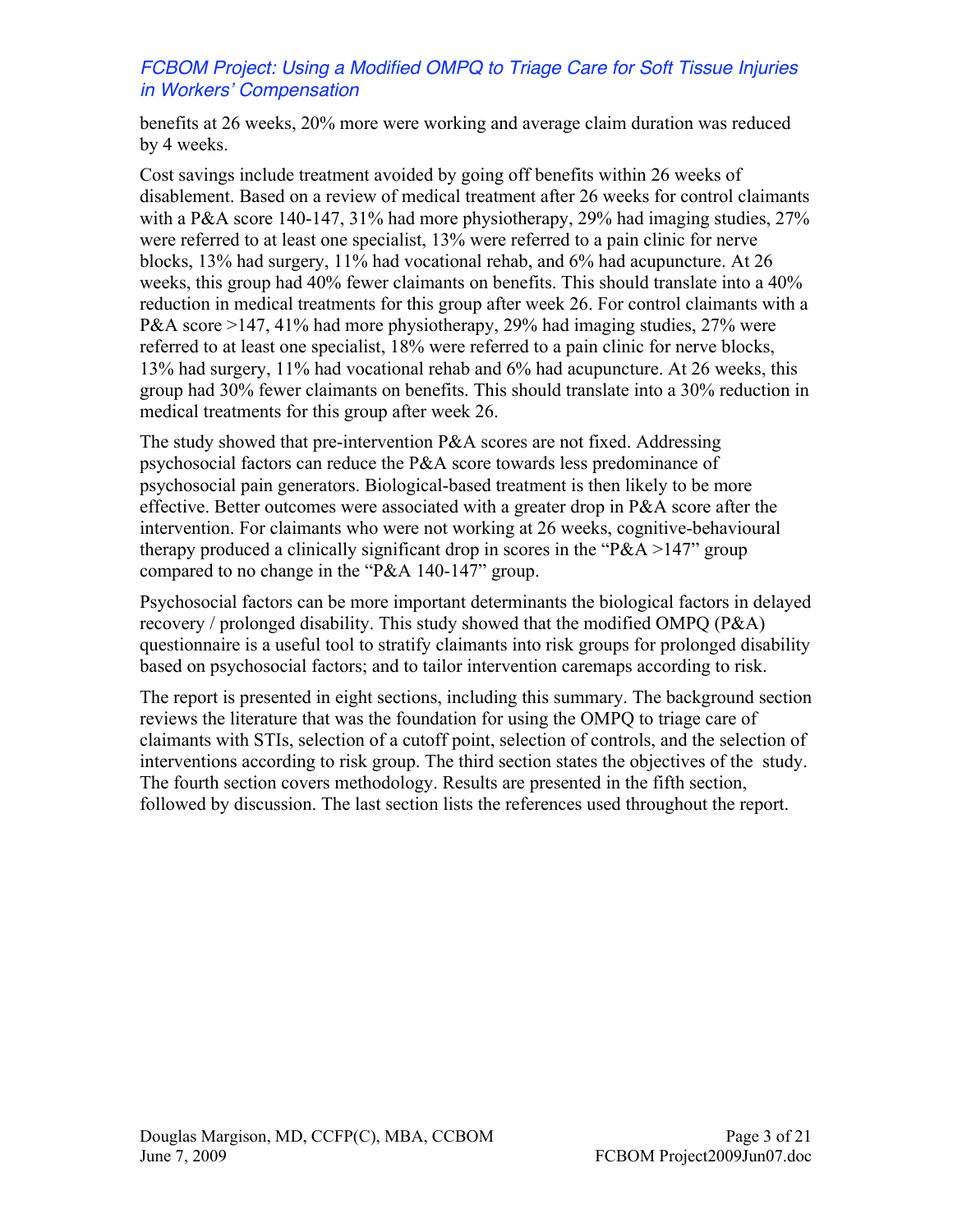## *Background – The Problem*

Prolonged absence from work can be costly to both employer and worker. For the employer, in addition to medical costs there are the indirect costs of initial reduced productivity, maybe paying overtime to others to get work done, and possibly later hiring and training of replacement workers. For some workers, to the surprise of their physician a few more weeks off unexpectedly become months.

Research shows that the longer someone is off work, the less likely they are to return to any form of work. Disability management programs teach that there is a 50% probability of RTW if someone is off work for 26 weeks, and 25% if off for 52 weeks (Alyward and Sawney 2007). This was likely derived from Waddell's (1987) plot of the fraction of workers' compensation low back pain claimants off work over time. WorksafeNB's experience is a 63% probability of RTW if off at 26 weeks and 30% if off at 52 weeks.

Alyward and Sawney (2007) note that prolonged inactivity has been shown to be linked to deterioration in mental and physical health. Talmage and Melhorn (2005) list a number of studies showing an association between unemployment and increased rates of morbidity and mortality. About 7 years ago, WorksafeNB did a study of the impact of failure to return to work (RTW). Claimants on full LTD experienced an average \$15,000 drop in family income, 18% experienced chronic stress, and 12% had broken up with their significant other. Prolonged absence from work can be harmful to the worker. How can we avoid this?

The majority of claimants get back to work quickly. WorksafeNB's experience is that 60% of claimants are off benefits by week 4 and 75% by week 12. WorksafeNB would like to identify claimants at week 4 who are at risk for prolonged recovery/disability in order to intervene to prevent detrimental consequences for these injured workers – while not interfering with the recovery of those who are going to get back to work quickly. There are lots of studies that attempt to predict prolonged disability. In the past, many have focused on "biological" (physical, ergonomic) factors as predictors.

Increasingly, research is finding that psychosocial factors are important predictors for filing a workers' compensation claim [especially job dissatisfaction, psychological demands, supervisor support and stress] (Bigos, Battié et al. 1991; Krause, Ragland et al. 1998; Linton 2001; Pearce 2006; Ghaffari, Alipour et al. 2008); and for prolonged recovery [especially fear avoidance and pain catastrophizing] (Crombez, Vlaeyen et al. 1999; Fritz, George et al. 2001; Severeijns, Vlaeyen et al. 2001; Buer and Linton 2002; Picavet, Vlaeyen et al. 2002; Boersma and Linton 2005).

Bigos *et al*. (1992) reported on a 4-year prospective study of 3,020 Boeing employees. Job dissatisfaction and distress were better predictors of filing a future claim for a back injury than were physical factors. Krause *et al*. (1998) reported on a 5-year prospective study of 1,449 urban transit workers. In addition to heavy physical job demands, workers with a high level of job problems, psychological demands, job dissatisfaction and low supervisor support were at higher risk of filing a future claim for neck and back injury. Pearce (2006) notes the Australian experience with repetitive strain injury. Whether neck, back or upper extremity, if the predominant pain generator is psychosocial then labeling it as a biological injury can misdirect treatment and prevention efforts. Picavet, Vlaeyen

Douglas Margison, MD, CCFP(C), MBA, CCBOM <br>June 7, 2009<br>FCBOM Project2009Jun07.doc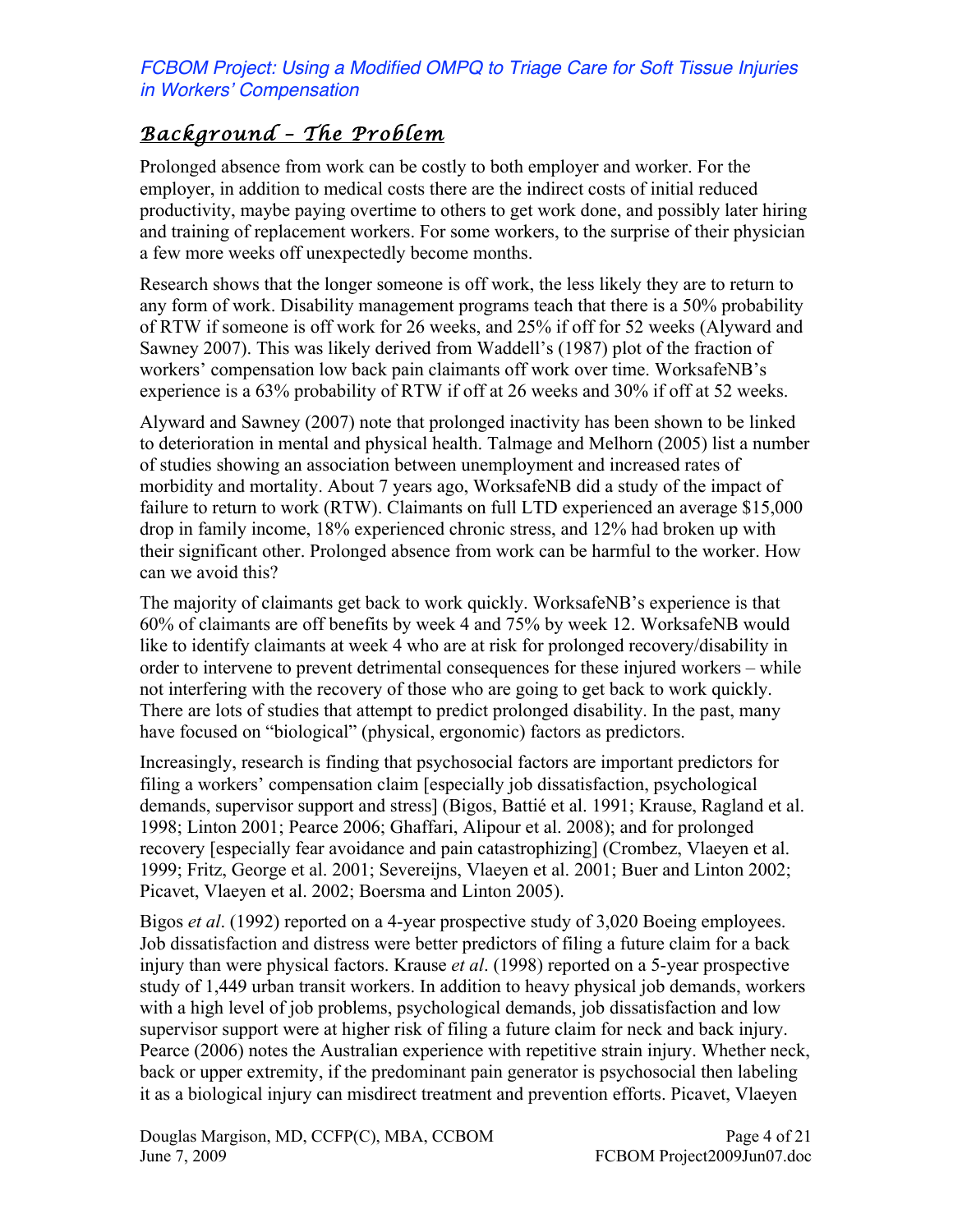*et al*. (2002) showed that persons without low back pain (LBP) who have a pain catastrophizing and/or fear avoidance score in the upper tertile were 3 times more likely to develop LBP with disability within the next six months than persons with scores in the lower tertile.

Once a worker has an injury, research suggests that psychosocial factors may have an important role in the development of chronic pain and prolonged disability. Severeijns, Vlaeyen *et al*. (2001) studied 211 persons with chronic pain. Controlling for physical impairment and pain duration, they found significant correlation between pain catastrophizing and pain intensity, pain disability and psychological distress. Crombez, Vlaeyen *et al*. (1999) studied persons with chronic LBP. Tampa Scale of Kinesiophobia (TSK) and Fear-Avoidance Belief Questionnaire-physical (FABQ) scores significantly correlated with self-reported disability; and were better predictors of disability and poor weight lifting performance than were pain intensity and pain duration. In the subacute and chronic injury phases, pain disability is a function of perceived disability (lack of self-efficacy), which in turn is a function of pain-related fear and pain catastrophizing (Denison, Asenlof et al. 2004). Pain-related fear and pain catastrophizing can be more disabling than biomechanical pain intensity (Crombez, Vlaeyen et al. 1999; Severeijns, Vlaeyen et al. 2001; Denison, Asenlof et al. 2004; Sullivan, Lynch et al. 2005). Increased pain catastrophizing may intensify biomechanical pain rating (Severeijns, Vlaeyen et al. 2001; Buer and Linton 2002; Sullivan, Lynch et al. 2005; Swinkels-Meewisse, Roelofs et al. 2006a). In chronic pain, some studies found pain intensity to be unrelated to the degree of physical impairment (Severeijns, Vlaeyen et al. 2001). Others found pain intensity but not disability to be related to the degree of physical impairment (Peters, Vlaeyen et al. 2005).

WorksafeNB's experience is that claimant's with minimal or no physical impairment can be more disabled than claimants with definite impairment (e.g., for workers with accidents in 2006, the median duration on benefits was 48 weeks for full rotator cuff tear (RCT) and 80 weeks for partial RCT – claimants with shoulder plus nerve injury have median claim duration of 72 weeks).

#### *Pain Catastrophizing / Fear Avoidance*

Vlaeyen developed a model of how pain catastrophizing and pain-related fear lead to disability [see Figure 1] (Vlaeyen and Linton 2000; Buer and Linton 2002; Leeuw, Goossens et al. 2007). Most injured persons don't respond to pain with catastrophizing and fear avoidance. They stay active and participate in rehab. They recover quickly. Depending on the circumstances, persons with a tendency to pain catastrophizing overreact to pain. They develop catastrophic thinking about their pain. This leads to painrelated fear, which in turn leads to avoidance of activity – bed rest for LBP (Sieben, Portegijs et al. 2005; Verbunt, Sieben et al. 2008), reduced participation in household duties, family activities, social and leisure activities and active rehab (Gheldof, Vinck et al. 2006; Swinkels-Meewisse, Roelofs et al. 2006a; Swinkels-Meewisse, Roelofs et al. 2006b). In WorksafeNB's experience, these are the claimants with minimal or no objective clinical findings who seek notes from their family physician to stop physiotherapy and OT-assisted RTW programs. Avoidance traps the worker in the whirlpool of disuse, disability, depression and chronic pain.

Douglas Margison, MD, CCFP(C), MBA, CCBOM <br>June 7, 2009<br>FCBOM Project2009Jun07.doc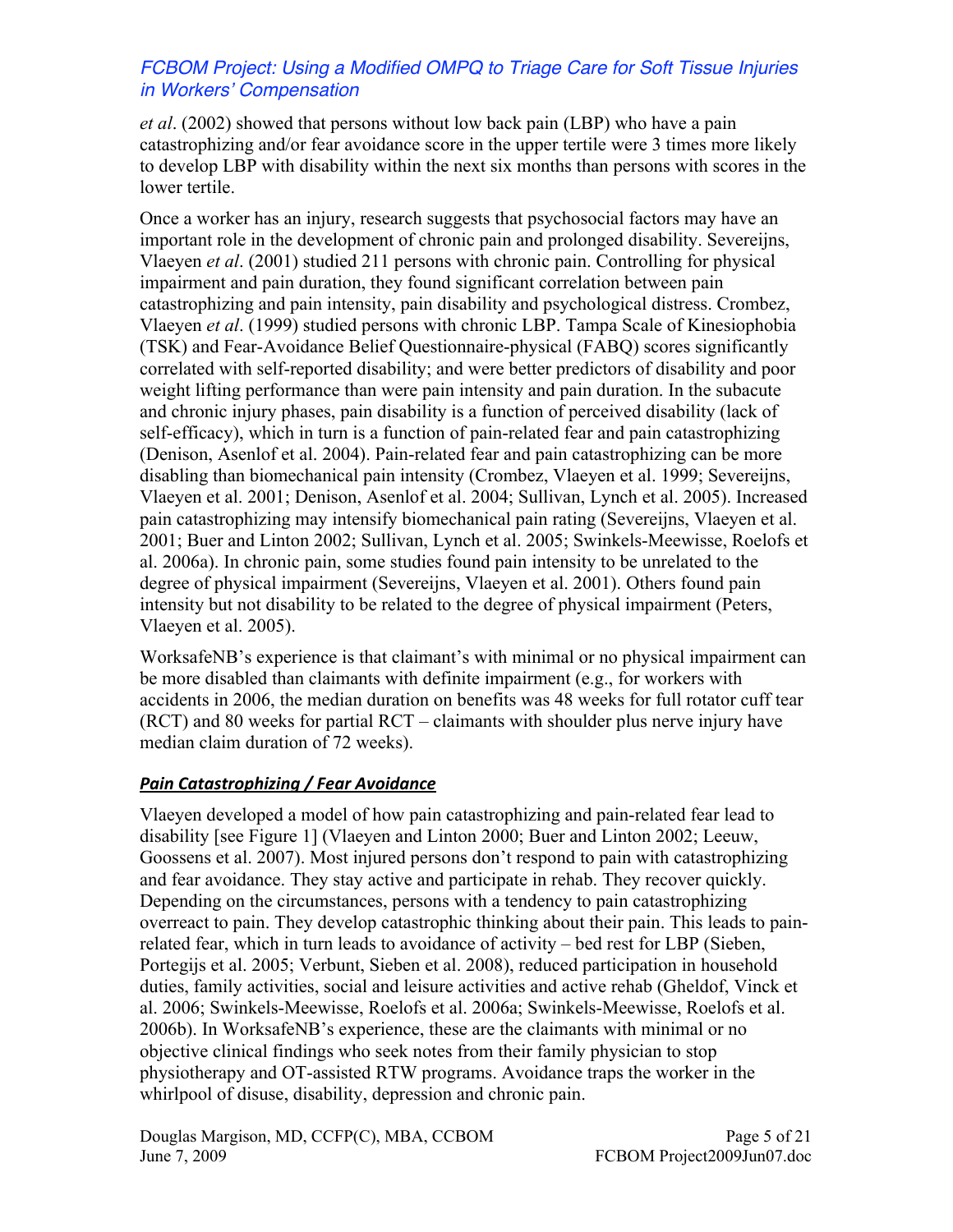

**Figure 1: Fear Avoidance-Pain Catastrophizing Model**

Picavet, Vlaeyen et al. (2002) reported on a general population study of persons with LBP. Persons with fear avoidance and pain catastrophizing scores in upper tertile were 1.7 times more likely to have chronic LPB. But only persons with the high fear avoidance score were more likely to have disability from chronic LBP at 6 months follow-up ( $OR =$ 2.6). Buer and Linton (2002) showed that persons with fear avoidance scores in the upper quartile were 2.5 times more likely to have reduction in activities of daily living (ADL) than persons in the lower quartile. Those with pain catastrophizing scores in the upper quartile were 1.8 times more likely to have a reduction in ADL than persons in the lower quartile. These studies suggest that fear avoidance may be more important than pain catastrophizing in prolonging disability.

#### *Injury Phases*

Hogg-Johnson, Frank *et al*. (1994) suggest that predictors of LBP may be dependent on the injury phase – biological factors being more important in prolonging recovery in the acute phase and psychosocial factors more important in subacute and chronic phases. Fritz, George *et al*. (2001) showed that screening for fear avoidance aided in predicting which persons with LBP of less than 3 weeks would be disabled and off work after 4 weeks of physical therapy. They controlled for physical impairment and pain intensity. Sieben et al. (2005) studied 247 persons with acute LBP of less than 3 weeks. Pain intensity was a stronger predictor of pain disability than fear avoidance. The correlation for fear avoidance was higher in persons with low job satisfaction and persons using bed rest for acute LBP.

Gheldof, Vinck, Vlaeyen *et al*. (2005) studied 1294 workers for factors associated with short- vs. long-term disability (sick leave) for LBP. Risk factors for short-term disability were high physical load, pain severity, pain radiating into the ankle-foot and pain-related fear. Risk factors for long-term disability were pain radiating into the ankle-foot, and pain-related fear – pain intensity and physical demands were not important determinants of long-term sick leave. Grotle *et al*. (2006) looked at the impact of fear-avoidance beliefs over the course of LBP in those with only acute LBP and those going on to

Douglas Margison, MD, CCFP(C), MBA, CCBOM Page 6 of 21 June 7, 2009 FCBOM Project2009Jun07.doc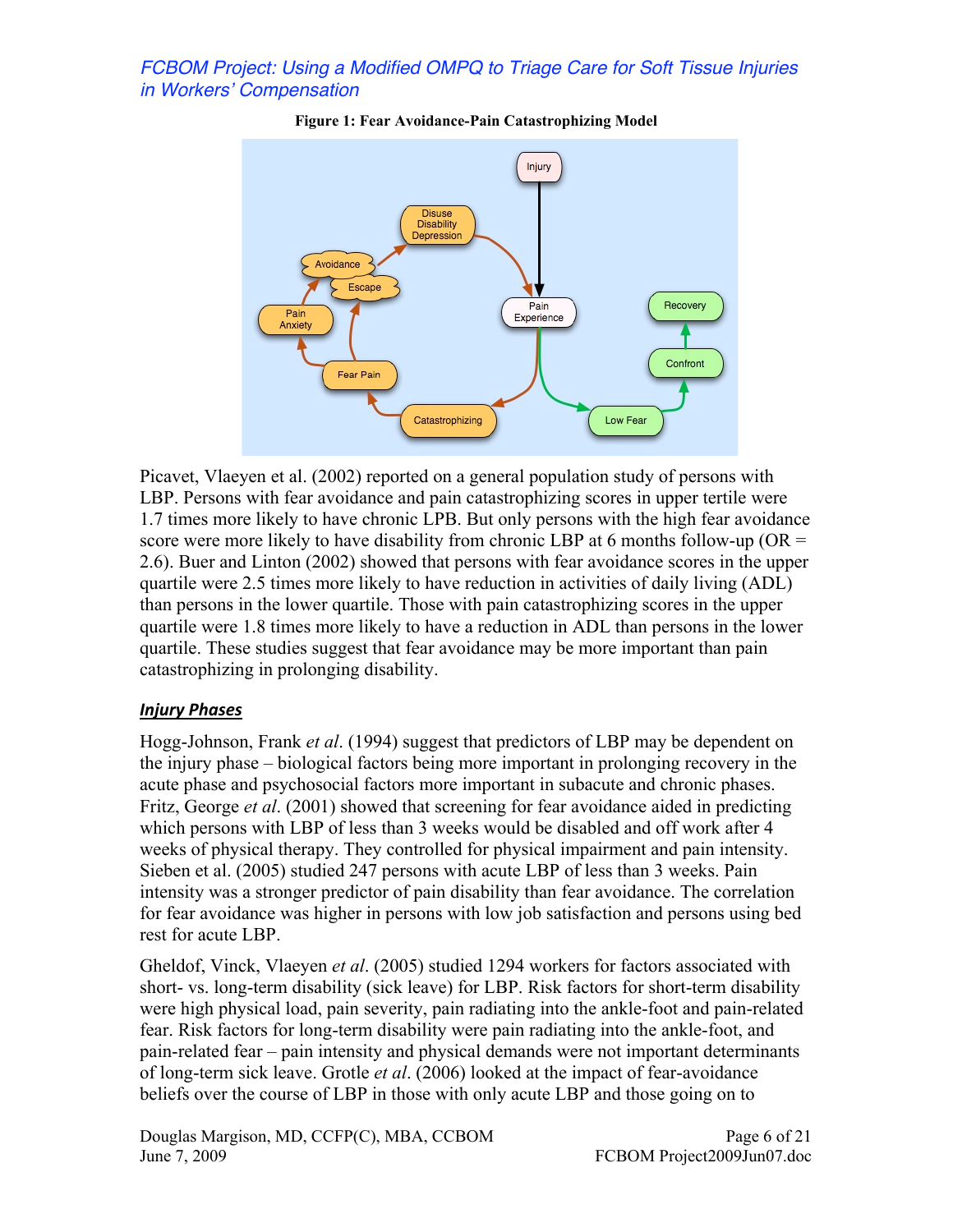develop chronic LBP. Both groups started with similar scores on the FABQ-physical scale. In persons with acute LBP only, the FABQ-physical scores declined over the next 30 days. In the group going on to develop chronic LBP, the FABQ-physical scores remained the same but the FABQ-work scores increased.

### *Therapy*

If psychosocial factors are important determinants of prolonged pain disability, what can we do to mitigate prolonged work absence and its potential harmful consequences? George, Fritz *et al*. (2003) caution that whatever intervention we employ, it needs to be targeted at the high risk group – otherwise we risk creating disability in persons who would otherwise be off work for a short duration. Those with high fear avoidance scores benefited from a fear-avoidance intervention – less disability at 6 months, compared to those receiving standard care. Those with low fear avoidance scores who received the fear-avoidance intervention had more disability at six months compared with those receiving standard care. Linton (2002) reported on the benefit of cognitive-behavioural therapy (CBT). Those with low risk of prolonged disability from fear avoidance, pain catastrophizing, distress, etc. showed no benefit from CBT. Those with moderate risk showed some benefit. Those with high risk showed a large reduction in the number of sick days at 6 months follow-up.

Smeets, Vlaeyen, *et al*. (2006) studied the impact of three 10-week interventions on pain catastrophizing, disability and pain intensity – active rehab alone, CBT alone, active rehab + CBT. While they found no difference in reduction of pain catastrophizing across treatment groups, they showed that persons with a reduction in pain catastrophizing had reduced disability, fewer complaints and less pain. Woby et al. studied the impact of an 8-week active rehab + CBT intervention. Reduction in FABQ-physical and FABQ-work were associated with reduced disability at the end of the intervention. A reduction in pain catastrophizing was not uniquely associated with reduced disability. This suggests that the impact of CBT on reducing disability is through its impact on fear avoidance. This is consistent with the earlier observation that fear avoidance may be more important than pain catastrophizing in prolonging disability. A reduction of disability was not associated with a reduction in pain intensity. The focus of therapy should be on restoring function and not on pain reduction.

The above studies cover general and occupational populations in Europe, North America and Australia. The findings are not limited to musculoskeletal (MSK) pain. Sullivan (2005) showed that pain catastrophizing could predict disability in persons with neuropathic pain. Granot (2005) found a significant correlation for pain catastrophizing and post-op pain intensity scores, making screening for psychosocial pain generators useful in this context as well. While psychosocial factors may not be as important as biological determinants of disability and work absence for most injured persons in the acute injury phase, they are useful predictors for some and become more important than biological determinants in the subacute and chronic injury phases.

### *OMPQ*

Treating a predominantly psychosocial pain generator with a biological model is ineffective and will prolong disability. These people need a biopsychosocial model of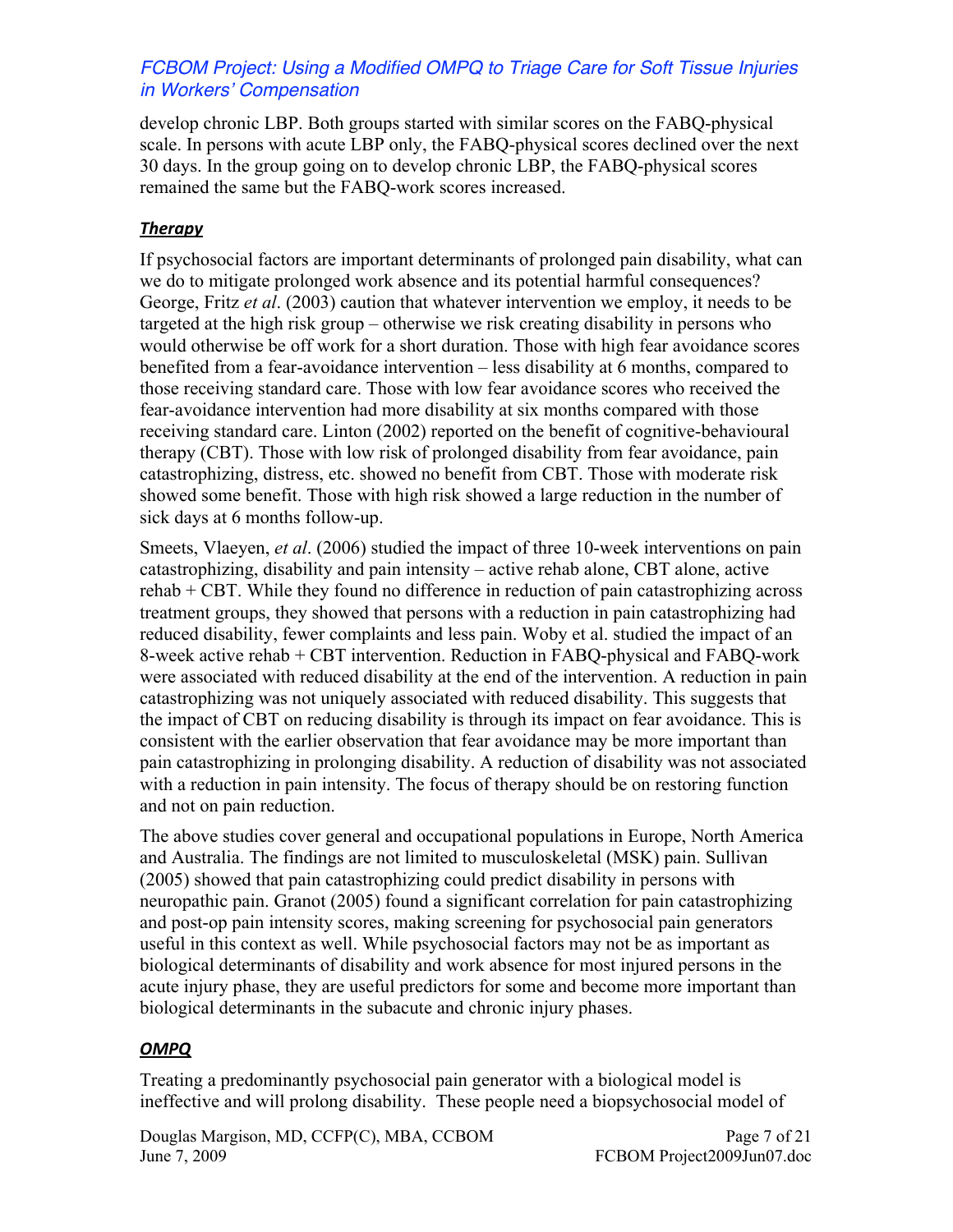treatment. In WorksafeNB's experience, treating clinicians are often reluctant to identify the predominant problem as psychosocial, but are willing to use self-report questionnaires that will. We need a tool that will distinguish those at high risk for prolonged recovery due to psychosocial factors from those at lower risk, so that these claimants can be targeted with the appropriate intervention(s). The literature is packed with predictive tools. One such tool is the Örebro Musculoskeletal Pain Questionnaire [OMPQ] (Linton and Boersma 2003). It is a self-administered 25-item composite of other tools, looking at job dissatisfaction, anxiety, depression, pain catastrophizing and fear avoidance. The questionnaire was initially tested in Sweden on 122 persons with LBP of less than 3 months. At 6-months follow-up, 81% of patients were correctly classified for functional category (recovered, not recovered) and 68% for sick days category (0 days, 1-30 days and  $>$  30 days).

Hurley (2000), working with Linton, translated the OMPQ into English and used it in a physiotherapy context in Ireland. 118 patients with LBP for less than 12 weeks were given the questionnaire and followed for one year. Those with a higher score had higher use of analgesic medication prior to physiotherapy, had more physiotherapy treatments, had less leisure time exercise, were more likely to be off work for LBP and were less likely to RTW following treatment. The OMPQ correctly classified 80% of those who failed to RTW after physiotherapy. Dunstan *et al*. (2005) reported on the use of the OMPQ in a workers' compensation context in Australia. Claimants with an MSK injury were screened between 4 and 12 weeks, and then followed for 6 months. Claimants who did not RTW within 6 months had a significantly higher average score compared with claimants who did.

Margison and French (2007) studied usefulness of a modified OMPQ (referred to as "P&A" in NB) to predict biological-based treatment failure in the workers' compensation system. Claimants with high psychosocial scores ( $> 147$ ) were more likely to be classified as "unfit to RTW" at the end of a 6-week active physical therapy program than claimants with scores under 148. The study also validated a French translation of the OMPQ. Westman *et al*. (2008) recently reported on a 3-year follow-up of 158 persons with MSK pain and sick leave of 28 or more days. OMPQ correctly classified 78% of those remaining on sick leave. Hockings et al. (2008) published a systematic review of the predictive value of the OMPQ. The authors concluded that the OMPQ demonstrated a moderate ability to correctly predicted prolonged disability and sick leave.

#### *Selecting a cutoff point*

Selecting a cutoff point for high-risk persons is a tradeoff between sensitivity and specificity. The higher the cutoff point, the higher the specificity but lower the sensitivity. Many of the studies had cutoff points between 100 and 120 (Hurley, Dusoir et al. 2000; Linton and Boersma 2003; Westman, Linton et al. 2008). The Margison and French (2007) study used one of "> 147". From a case management perspective, one wants a low risk of sending someone for an intervention they don't need and might produce disability where there was none. The case manager wants high specificity (i.e., low false positive).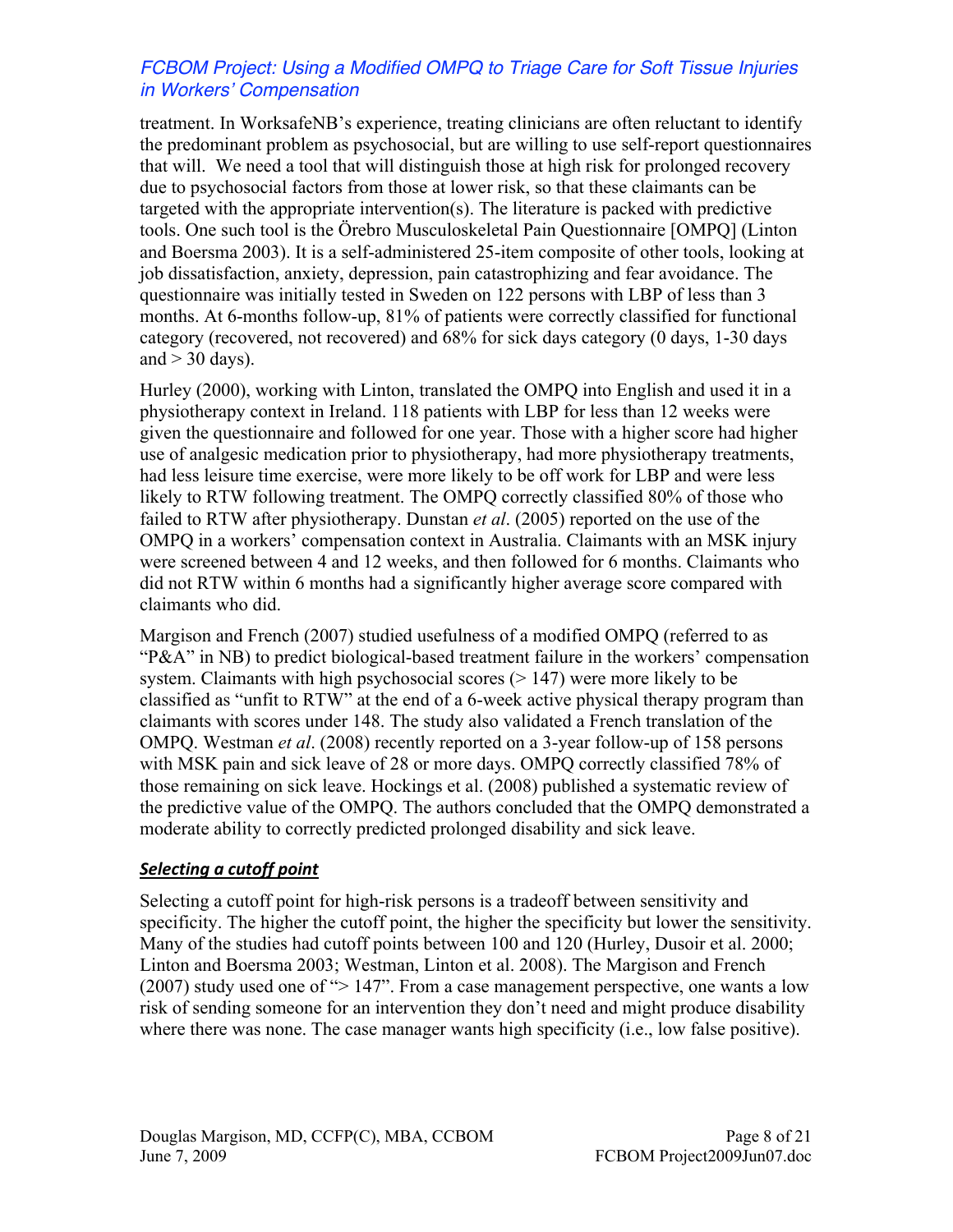The score " $> 147$ " recommended by CHAID analysis<sup>1</sup> had a false positive rate of 6%. Sensitivity was 14% – lots of false negatives but this can be addressed in a couple of ways. One can use a stepped approach whereby a lower threshold is used to identify a group of claimants at lower risk for a different intervention approach. The questionnaire can be re-administered if pain increasingly becomes a barrier to participation in rehab or RTW. Case managers can also be on the lookout for amber flags and move the claimant into a higher level of intervention if indicated.

### *High Risk Study Control Group*

The study used historic controls, since all claimants with an STI during the pilot study (March 1, 2008 to February 28, 2009) were given an intervention if they were off work at 4 weeks post-accident or recurrence and had a P&A score over 139. These 2006 accident controls helped to frame the problem that WorksafeNB wanted to solve. A P&A questionnaire had been administered within 3 months of accident, prior to starting a work conditioning program. No change in care had been made based on the P&A score. Two years later the researcher looked back at the outcomes of these claims.

Claimants with scores "< 99" had claim outcomes similar to those expected from the biological model and a "predominantly biological pain generator". Those with scores "> 139" had claim outcomes that were inconsistent with a biological model and predominantly biological pain generator. Comparison of outcomes of the three P&A score groups is presented in Table 1, using both " $> 139$ " and " $> 147$ " as the upper cutoff point. For comparison of this control group against a treatment group, claims in analysis of the 2006 claims were limited to those soft tissue injuries (STIs) with "injury diagnosis" codes similar to those in the treatment group.

27% of claimants fell into the "< 99" group, 16% fell into the "> 139" group, and 10% fell into the " $> 147$ " group. The expected healing time (EHT) for STIs is 12 weeks  $-26$ weeks is more than twice the EHT. 35% of claimants in the lower group were on benefits beyond 26 weeks, 83% were working at 104 weeks and 8% had a work restriction at 104 weeks. The upper group was much more disabled. In the ">139" group, 74% were off work beyond 26 weeks, only 58% were working at 104 weeks and 24% had a work restriction. Outcomes were slightly worse for the "> 147" group. The results show a "dose-response" gradient – increasing scores are associated with increasing disability due to psychosocial factors.

|                        |            | P & A Score             |            |            |  |  |  |
|------------------------|------------|-------------------------|------------|------------|--|--|--|
|                        | $\rm < 99$ | > 147<br>>139<br>99-139 |            |            |  |  |  |
| Sample size            | 71(27%)    | 146(57%)                | 38 $(16%)$ | $22(10\%)$ |  |  |  |
| $\%$ duration > 26 wks | 35%        | 47%                     | 74%        | 77%        |  |  |  |
| $%$ working            | 83%        | 77%                     | 58%        | 50%        |  |  |  |
| % work restriction     | 8%         | 18%                     | 24%        | 27%        |  |  |  |

|  |  |  | Table 1: New STI Claims 2006 -- Claim profiles by P&A Group |  |  |
|--|--|--|-------------------------------------------------------------|--|--|
|  |  |  |                                                             |  |  |

<sup>1</sup> CHAID analysis using SPSS Answer Tree (version 3) – see Margison and French (2007) for a description of the test and its use in the original analysis.

 $\overline{a}$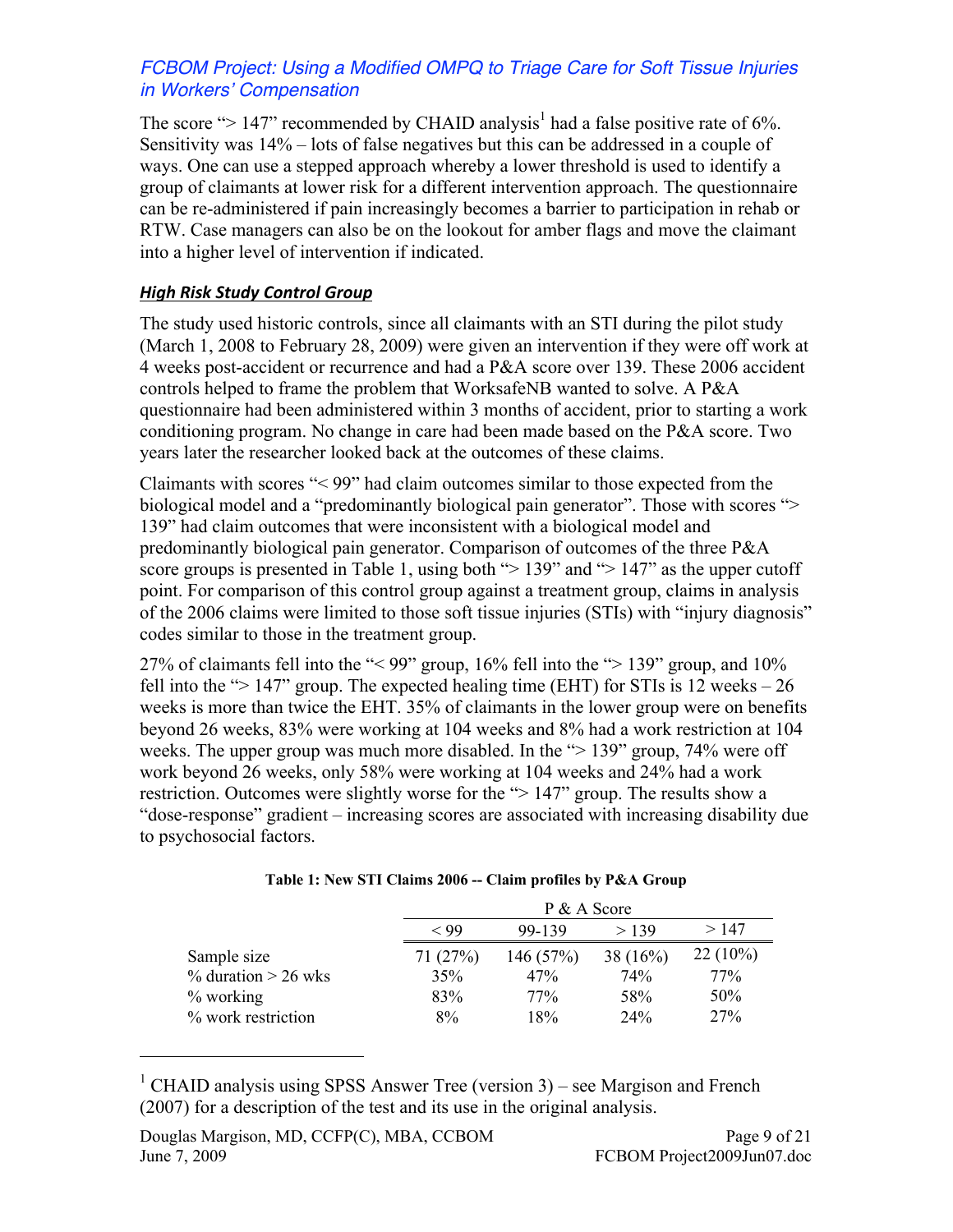|                           | P & A Score                      |                 |          |          |  |  |  |
|---------------------------|----------------------------------|-----------------|----------|----------|--|--|--|
|                           | >147<br>$<$ 99<br>99-139<br>>139 |                 |          |          |  |  |  |
| Avg. claim duration (wks) | 319                              | 37 <sup>0</sup> | 46.6     | 54.6     |  |  |  |
| Avg. total claim cost     | \$20,859                         | \$25,732        | \$31,170 | \$32,821 |  |  |  |
| Avg. medical aid cost     | \$8,482                          | \$11,987        | \$15,646 | \$17,229 |  |  |  |

Further analysis found that claimants with mild STIs and a high P&A score were more likely to be on opioids and in quantities exceeding recommended doses compared to claimants with fractures, dislocations, meniscal tears. In claimants with strain or sprain and a score < 99, 34% of prescriptions were for opioids and none exceeded recommended quantities. This was effectively no different than for claimants with the more severe MSK injuries where 30% of prescriptions were for opioids. When the P&A score was  $> 147$ ,

- 47% of prescriptions were for opioids in the more severe MSK injuries with  $0\%$  of opioid prescriptions exceeding recommended quantity limits – compared with
- $\bullet$  60% of prescriptions for opioids in the less severe MSK injuries with 3% of opioid prescriptions exceeding recommended quantity limits.

The primary distinguishing feature between the two groups is that the predominant pain generator in the < 99 group is biological and in the > 147 group it is psychosocial.

Figure 2 is a continuance (Kaplan-Meier survival) plot for these three groups. The plot is similar to that found in many medical research articles. In cancer studies, the fraction surviving is plotted on the Y-axis. Duration is plotted on the X-axis. In this case, survival becomes "survival on benefits" and an event is claim closure within 104 weeks. The Kaplan-Meier plots were produced using SPSS (version 15).



Figure 2: Continuance (Survival) Plot of 2006 STI Claims by P&A Group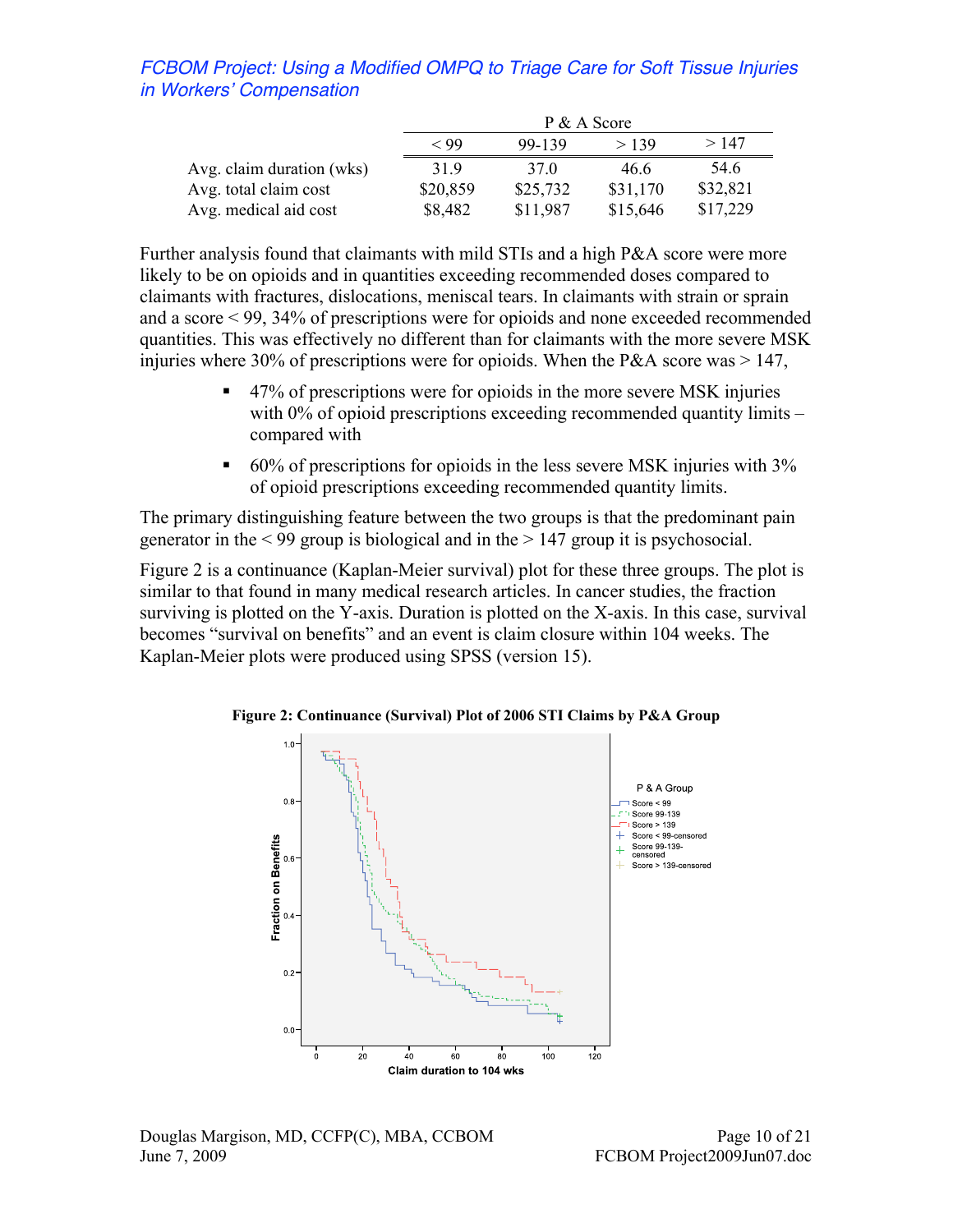The fraction of claimants going off benefits was significantly worse for the ">139" group (dashed red line) compared to the "< 99" group (solid blue line). About 15% of claimants with a score over 139 were off work at 104 weeks compared to 5% for claimants with score below 99. The plot also shows the "99-139" group (dotted green line) to have worse claim closure outcomes than the "<99" group between weeks 25 and 60. But, it is the "> 139" group that the 2008 pilot was focusing on to improve outcomes.

Psychosocial factors appear to lead to more pain disability than biological factors in the subacute and chronic injury phases – especially in persons with minimal mechanism of injury and minimal physical impairment. For the busy physician, the biological model is safe but ineffective. With treatment failure comes the patient's belief that they have something more serious that the physician has missed. They want imaging, which risks high false positives in persons over 40-45 years. They want referrals to surgeons. The surgeon is under pressure to do something.

The P&A Questionnaire (OMPQ) appears to be a useful tool in distinguishing claimants with a "predominantly biological pain generator" from claimants with a "predominantly psychosocial pain generator". Those with a P&A score <140 would continue in the regular STI caremap. Those with a score > 139 would get one of two interventions.

### *High Risk Study Intervention*

What is the best way to deliver an active rehab plus CBT program? Sullivan (2003) reported on a project in Nova Scotia that uses community-based physiotherapists. WorksafeNB considered doing it through an "augmented work conditioning" program. The regular work conditioning program is composed of active rehab delivered by a physiotherapist plus assisted return to work delivered by an occupational therapist. The augmented program included a social worker. While the program was a success – 61% return to work rate compared with 66% for a multidisciplinary functional restoration with CBT (MDR), the volume of referrals were too small to support implementing through the regular working conditioning network of 11 clinics.

Claimants with a P&A score between 140 and 147 (P&A-1 group) would get the case manager intervention in addition to usual primary physiotherapy and work conditioning if needed. Claimants with a P&A score over 147 (P&A-2 group) would get the case manager intervention and be referred to one of two MDR providers. The case manager intervention consisted of a face-to-face meeting with the claimant to discuss the claimant's progress, recovery expectations, disability duration guidelines; contacting the claimant's primary care physician to discuss care plans; and contacting the employer to discuss opportunities for accommodation or transitional work. The tool would help the case manager to flag which claimants needed the extra attention.

# *Objective of the study*

The objective of the pilot was to demonstrate the effectiveness of:

1. the modified OMPQ ("P&A") to triage claimants with STIs who are off work at 4 weeks post-accident or recurrence into an appropriate caremap;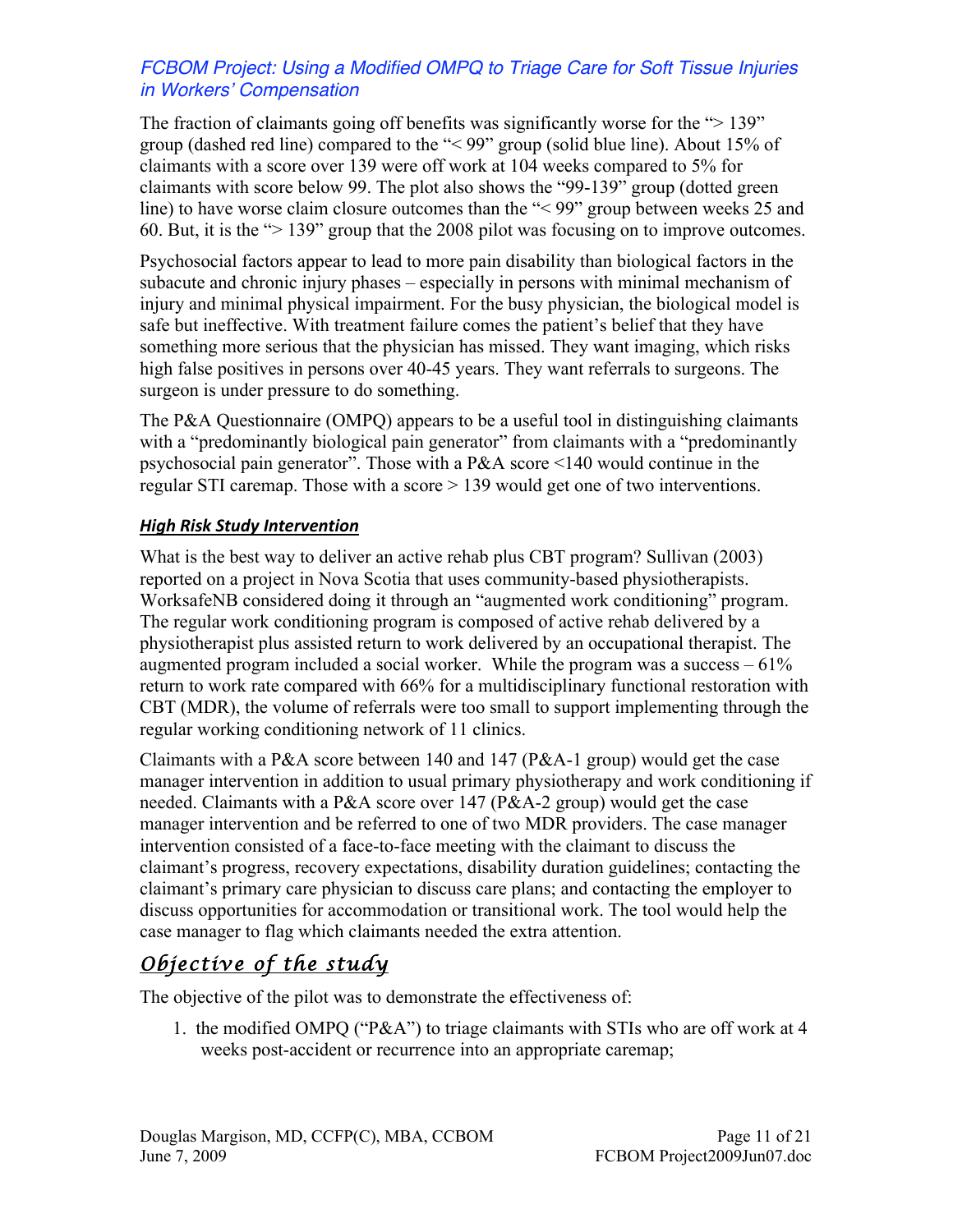- 2. a case management intervention with multidisciplinary active functional restoration program with CBT for getting claimants with P&A scores > 147 back to work; and
- 3. a case management intervention without MDR for getting claimants P&A scores 140-147 back to work.

Effectiveness for WorksafeNB would be return to work and claim closure by 26 weeks. Based on the 2006 claims, what additional interventions would be avoided if interventions in the pilot project were successful?

|                     | Group 1:<br>Score $<$ 99 | Group 2:<br>Score $> 139$ |
|---------------------|--------------------------|---------------------------|
| Physiotherapy       | 28%                      | 37%                       |
| Imaging             | 19%                      | 29%                       |
| Specialist consult  | 10%                      | 24%                       |
| Acupuncture         | $1\%$                    | 8%                        |
| Injections (blocks) | 3%                       | 16%                       |
| Surgery             | 7%                       | 13%                       |
| Vocational rehab    | 6%                       | 11%                       |

**Table 2: Comparison of interventions in 2006 claims after week 26 – 2 P&A groups**

Table 2 shows the percentage of 2006 claims receiving additional intervention after week 26. "Group 2" represents P&A-1 and P&A-2 combined. For claims with scores "> 139", 37% had additional physiotherapy, 29% had imaging studies, 24% were referred to one or more specialists, 8% had acupuncture, 16% were treated in injection-based pain clinics, 13% had surgery and 11% got vocational rehab. The percentages were "clinically" different between P&A-1 and P&A-2 groups for physiotherapy, specialist consult, acupuncture and injections (see Table 3).

|                     | Group $1$ :<br>Score $\leq 99$ | Group $2$ :<br>Score 140-147 | Group 3:<br>Score $> 147$ |
|---------------------|--------------------------------|------------------------------|---------------------------|
| Physiotherapy       | 28%                            | 31%                          | 41%                       |
| Specialist consult  | 10%                            | 19%                          | 27%                       |
| Acupuncture         | $1\%$                          | 6%                           | 9%                        |
| Injections (blocks) | 3%                             | 13%                          | 18%                       |

| Table 3: Comparison of interventions in 2006 claims after week 26 – 3 P&A groups |  |  |  |  |
|----------------------------------------------------------------------------------|--|--|--|--|
|----------------------------------------------------------------------------------|--|--|--|--|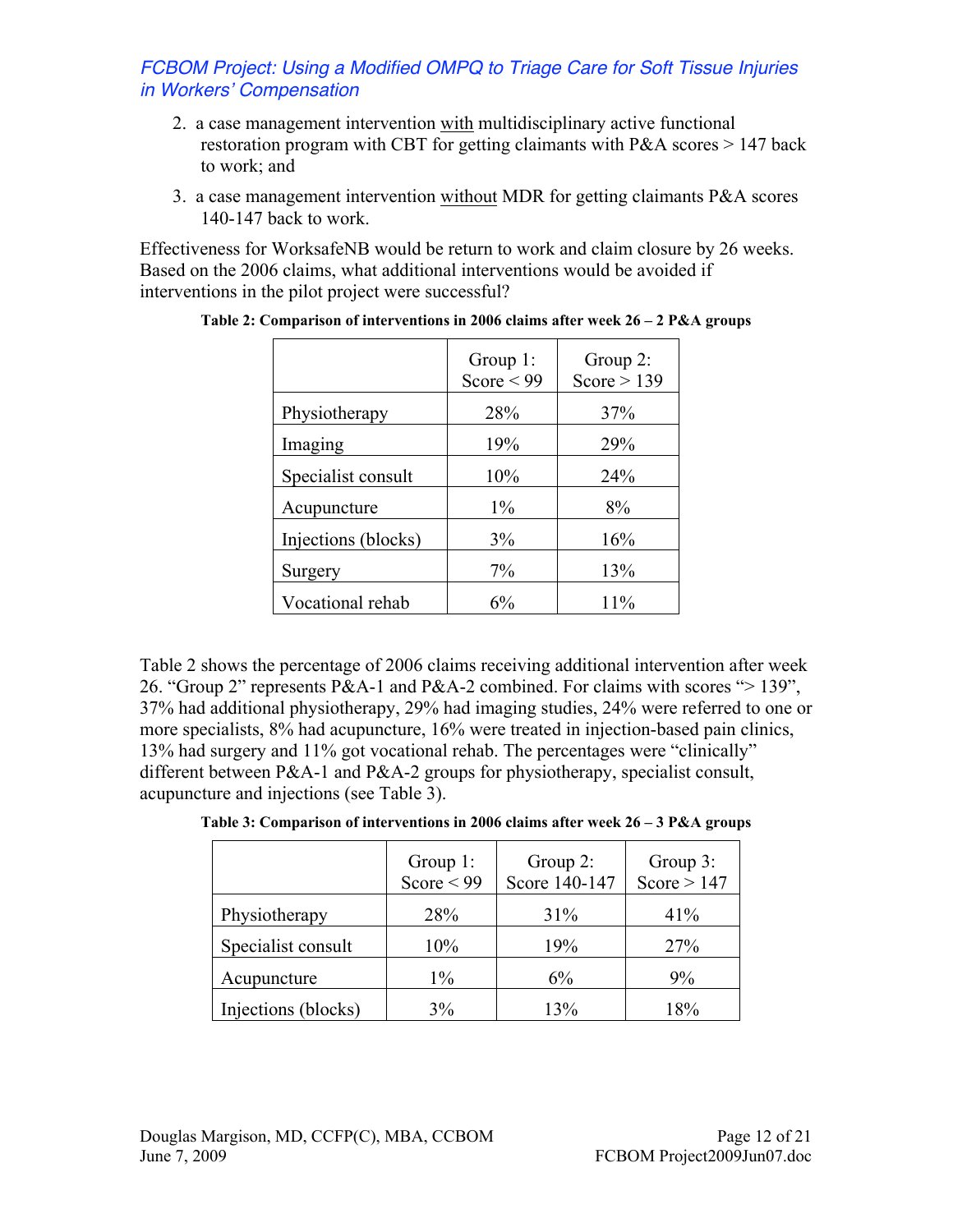# *Methodology*

The study design was observational cohort (longitudinal). Randomized control trials were not a management option and would have required going through an ethics committee. Controls formed a retrospective cohort. Intervention claims formed a prospective cohort.

The 1-year pilot started March 1, 2008. Claimants with STI and off work at week 4 following an accident or recurrence were referred to a primary physiotherapy clinic to get a P&A questionnaire completed. Claimants with a P&A score > 139 became cases. Controls were the 38 claimants with an accident in 2006, who had been referred by a case manager to work conditioning and found to have a score  $> 139$  at intake assessment. The researcher had no control over who was referred to either work conditioning or primary physiotherapy to complete the questionnaire.

The STI caremap would have three paths:

- 1. Claimants with a score under 140 received primary physiotherapy as usual and were later moved into work conditioning if progress was slow.
- 2. Claimants with a score of 140-147 received primary physiotherapy as usual and were later moved into work conditioning if progress was slow. In addition, these claimants received additional intervention by their case manager to identify and address potential barriers to recovery.
- 3. Claimants with a score > 147 were referred to a multidisciplinary active rehab program with cognitive-behavioural therapy and work simulation plus the case manager intervention.

One year was chosen to ensure that enough claimants would be triaged into the 140-147 and > 147 paths to be able to demonstrate a significant benefit, if present. Rather than waiting until sufficient time has elapsed following the study to get long-term outcomes, interim analyses would be done during and after the pilot starting at a point where sufficient claims that had reached at least 26 weeks tracking from date of accident. Because of the staggered entry into the study, there needs to be a standardized interval from accident date against which outcomes are determined. Over time, this interval can be expanded.

By May 2009 (point of data extraction), claims with an accident date the end of October 2008 had been tracked for 26 weeks to April 30 (information system updated to this date). The full 1-year dataset will not have been tracked for at least 26 weeks until after the end of August 2009.

Data on costs was obtained through electronic querying of WorksafeNB's MISNT database. Costs were adjusted to 2008 dollars. Data on outcomes was extracted manually from the claimant's electronic case management file for:

- o Claim closure
- o Duration to claim closure
- o Working status
- o Work restriction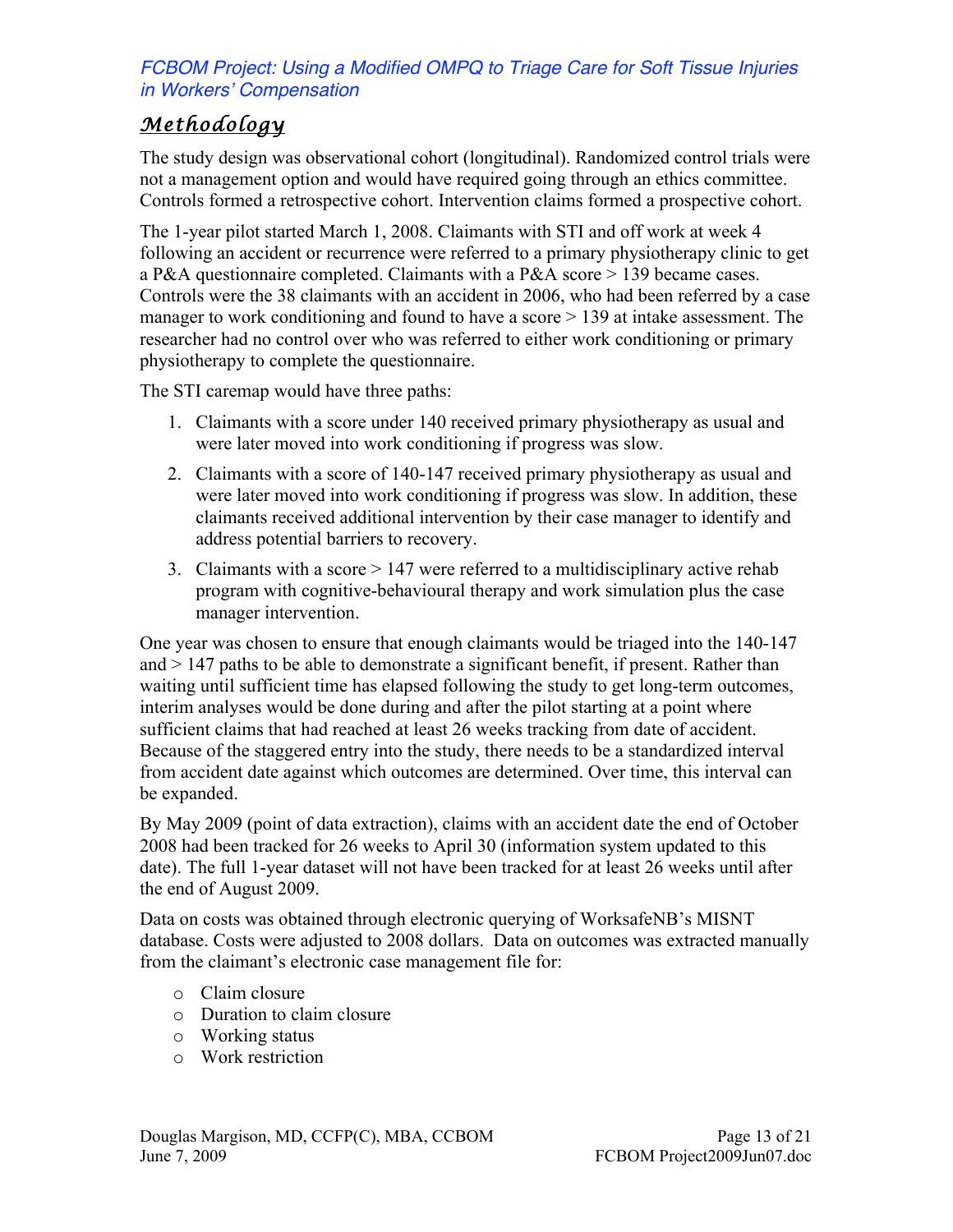Data was analyzed using SPSS 16. There being 3 independent groups, one-way ANOVA was used to compare outcomes. The null hypothesis is one that any difference between the groups is due purely to chance. Kaplan-Meier survival analysis procedure was used to produce the continuance (survival) plots.

Researchers usually select an alpha  $\alpha$ ) value of 0.05 to determine statistical significance. In field trials, the cutoff probability for getting a difference by chance is sometimes raised to 0.10. This has the effect of increasing the chance of a Type 1 error – incorrectly rejecting the null hypothesis. To be careful not to claim a benefit to the change in approach to case management when there really was not one, the author will stick with  $\alpha$  $= 0.05$  as the results of the study may change the practice of case management.

## *Results*

There were 36 claimants remaining in the control group after dropping 2 who had surgery prior to week 26. There were 171 claimants in the intervention group  $-62$  had a P&A score between 140-147, and 109 had a score  $> 147$ . Comparisons of outcomes are provided in Table 4 along with P values.

|                                 | Control Group | <b>Intervention Group</b> |              |         |
|---------------------------------|---------------|---------------------------|--------------|---------|
|                                 | $P&A:$ > 139  | P&A: 140-147              | $P&A:$ > 147 | P Value |
| Sample size                     | 36            | 62                        | 109          |         |
| $\%$ duration > 26 weeks        | 67%           | 24%                       | 38%          | < 0.001 |
| % claim closed at 26 weeks      | 33%           | 76%                       | $62\%$       | < 0.001 |
| % working at 26 weeks           | 17%           | 68%                       | 39%          | < 0.001 |
| Avg. claim duration to 26 weeks | 24.0 wks      | 18.7 wks                  | 20.2 wks     | < 0.001 |
| Adjusted mean total claim cost  | \$15,529      | \$12,729                  | \$13,953     | 0.251   |
| Adjusted mean medical aid cost  | \$6,930       | \$6,296                   | \$7,137      | 0.686   |
| Adjusted mean RLOE cost         | \$8,108       | \$5,709                   | \$6,325      | 0.017   |

#### **Table 4: Comparison of Intervention and Control Groups as of 26 weeks**

Using a censored interval of 26 weeks post-accident, 67% of controls had a duration of over 26 weeks compared with 24% for the P&A-1 group and 38% for the P&A-2 group. The difference was statistically significant ( $P < 0.001$ ). Differences in the fraction of claims closed at 26 weeks, fraction of claimants working at 26 weeks, mean claim duration as of 26 weeks and adjusted mean wage replacement (RLOE) cost to 26 weeks were statistically and "clinically" significant. Differences in adjusted mean medical aid cost to 26 weeks and adjusted mean total claim costs to 26 weeks were not statistically significant.

Technically 7 comparisons are being made, therefore alpha should be adjusted accordingly to 0.007. Based on this, the differences are statistically significant for fraction of claimants with duration longer than 26 weeks, fraction of claims closed at 26 weeks, fraction of claimants working at 26 weeks, mean claim duration as of 26 weeks. The differences in adjusted mean costs were not statistically significant.

Based on visual inspection, both intervention groups show improvement over the control groups. The biggest improvement is in the P&A-1 group. Post-hoc analysis can be used to compare a group with the others. The choice of procedure depends on whether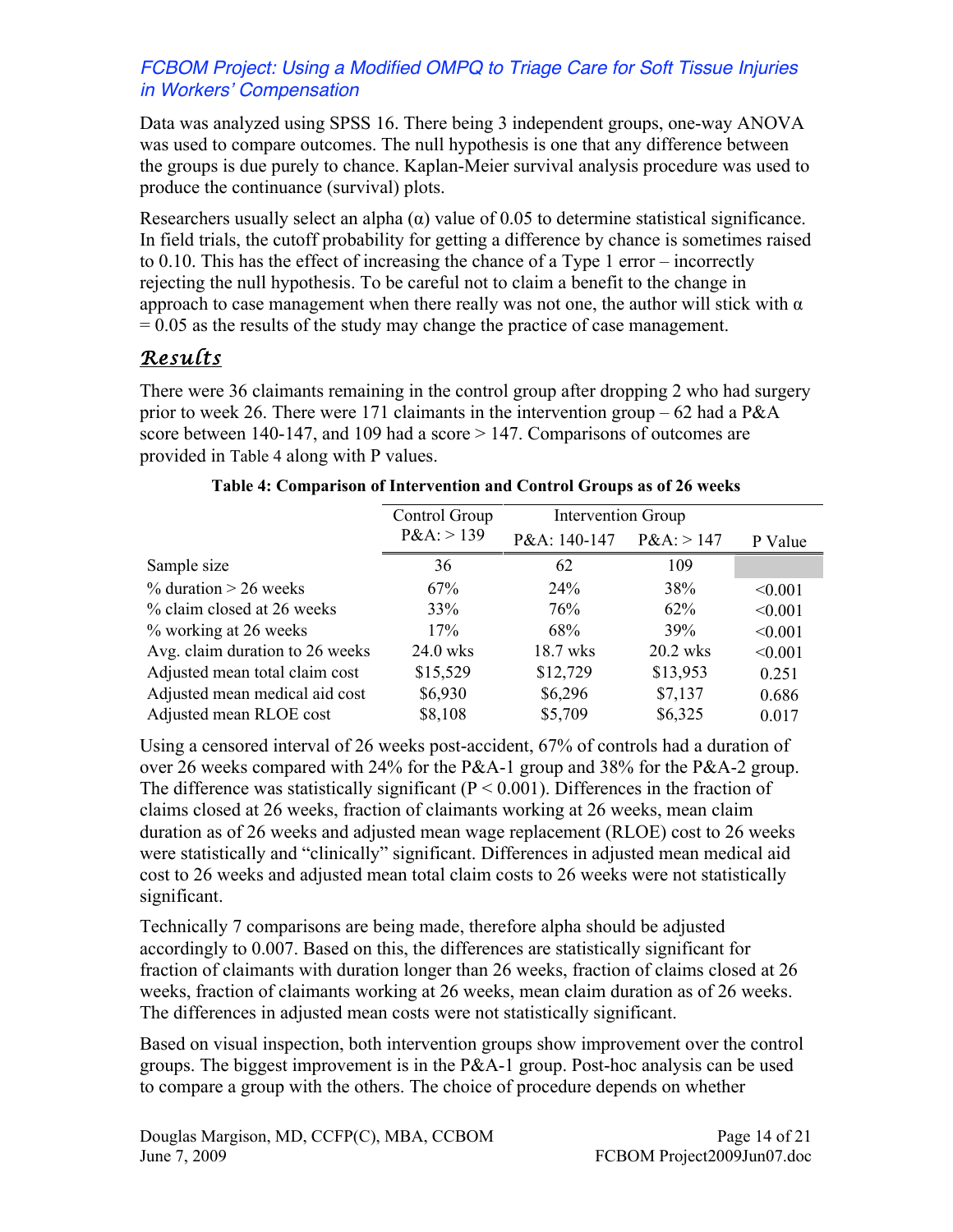variances in the groups are equal (homogeneous) or unequal (heterogeneous); and whether sample sizes are equal or unequal.

Looking at the 26 week comparisons, sample sizes were unequal and variance was heterogeneous. Games-Howell procedure was used. Compared with the control group, the P&A-1 group had a higher fraction of claims closed ( $P \le 0.001$ ), higher fraction of claimants working ( $P \le 0.001$ ) and lower mean claim duration ( $P \le 0.001$ ).

Compared with the control group, the  $P&A-2$  group had a higher fraction of claims closed ( $P < 0.007$ ), higher fraction of claimants working ( $P = 0.005$ ) and lower mean claim duration ( $P \le 0.001$ ). There was no significant difference between P&A-1 and P&A-2 groups ( $P = 0.316$  for claim duration, 0.072 for working, and 0.153 for claim closed).





The Continuance (Survival) plots as of week 26 (Figure 3) show a significant difference in claimants coming off benefits for both intervention groups (Breslow test earlier curve P  $\leq 0.001$ ; Logrank / Peto test later curve P $\leq 0.001$ ). Intervention claimants with P&A scores between 140-147 did better than those with scores over 147.

Thirty-two of the 62 claimants in the P&A-1 group had a post-intervention P&A questionnaire administered. The mean pre-intervention score was 143.9. The mean postintervention score was 132.7. The drop of 11.2 points was statistically significant ( $P =$ 0.024). There was a moderate positive correlation between "drop in score" and "working"  $(r = 0.377; P = 0.033)$ . The average drop in score for "not working" claimants was 0.67 (this group did not get CBT), compared with 20.5 for claimants who returned to work (P  $= 0.033$ ). The small negative correlation ( $r = -0.214$ ) between drop in score and claim duration was not statistically significant.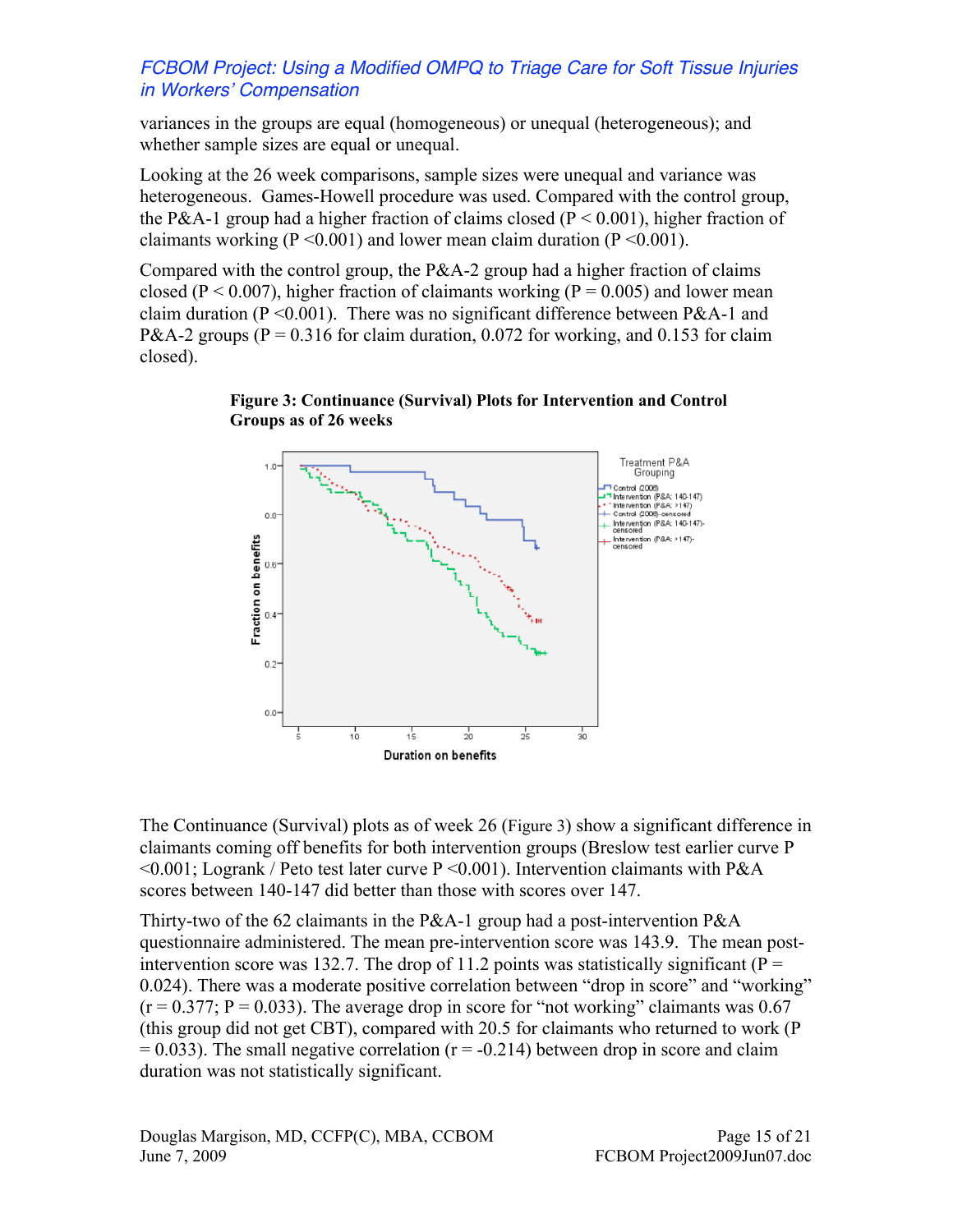Sixty-eight of 109 claimants in the P&A-2 group had a post-intervention P&A questionnaire administered. The mean pre-intervention score was 160.2. The mean postintervention score was 143.8. The drop of 16.4 points was statistically significant (P <0.001). There was a moderate positive correlation between drop in score and working (r  $= 0.268$ ; P = 0.027); and a moderate negative correlation between drop in score and claim duration ( $r = -0.298$ ; higher drop  $\Rightarrow$  lower duration;  $P = 0.014$ ). The average drop in score for "not working" claimants was 12.1 (this group got CBT) compared with 27.5 for claimants who returned to work ( $P = 0.027$ ).

A subset of the intervention claims have been tracked for 43 week – 29 in P&A-1 group and 52 in P&A-2 group. Outcomes compared with controls are given in Table 5.

|                                 | Control Group | <b>Intervention Group</b> |              |         |
|---------------------------------|---------------|---------------------------|--------------|---------|
|                                 | P&A: > 139    | P&A: 140-147              | $P&A:$ > 147 | P Value |
| Sample size                     | 36            | 29                        | 52           |         |
| % claim closed at 43 weeks      | 67%           | 93%                       | 77%          | 0.038   |
| % working at 43 weeks           | 42%           | 86%                       | $52\%$       | 0.001   |
| Avg. claim duration to 43 weeks | 31.8 wks      | 18.8 wks                  | 24.1 wks     | 0.001   |
| Adjusted mean total claim cost  | \$22,532      | \$15,010                  | \$18,089     | 0.032   |
| Adjusted mean medical aid cost  | \$11,529      | \$7,841                   | \$10,220     | 0.189   |
| Adjusted mean RLOE cost         | \$10,138      | \$6,297                   | \$7,094      | 0.021   |

#### **Table 5: Comparison of Intervention and Control Groups as of 43 weeks**

Differences in the fraction of claims closed at 43 weeks, fraction of claimants working at 43 weeks, and mean claim duration as of 43 weeks, adjusted mean total claim cost to 43 weeks and adjusted mean wage replacement (RLOE) cost to 43 weeks were statistically and "clinically" significant. While the difference in mean medical aid costs to 43 weeks was not statistically significant, the difference between P&A-1 and control looks "clinically" significant and was statistically significant using the independent t-test (P=0.40). Again, differences in costs are less significant than differences for the other variables.

Performing a post-hoc comparison of the 43-week subset, groups were unequal sample size. For duration to 43 weeks, the groups had a homogeneous variance. Fisher's Least Significant Difference was used for post-hoc analysis of this variable. Games-Howell was used in the remaining. Compared with the control group, the P&A-1 group had higher fraction of claims closed ( $P = 0.017$ ), higher fraction of claimants working ( $P \le 0.001$ ) and lower mean claim duration  $(P \le 0.001)$ .

Compared with the control group, the P&A-2 group had lower mean claim duration (P <0.001). The fraction of claimants working was not significantly higher than controls (P  $= 0.615$ ), but was significantly lower than the P&A-1 group (P = 0.012). The fraction of closed claims was not significantly higher than controls ( $P = 0.558$ ), and was not significantly lower than the P&A-1 group ( $P = 0.090$ ). The P&A-1 group had a significantly lower duration than the P&A-2 group ( $P = 0.049$ ).

#### **Figure 4: Continuance (Survival) Plots for Intervention and Control Groups as of 43 weeks**

Douglas Margison, MD, CCFP(C), MBA, CCBOM Page 16 of 21 June 7, 2009 FCBOM Project2009Jun07.doc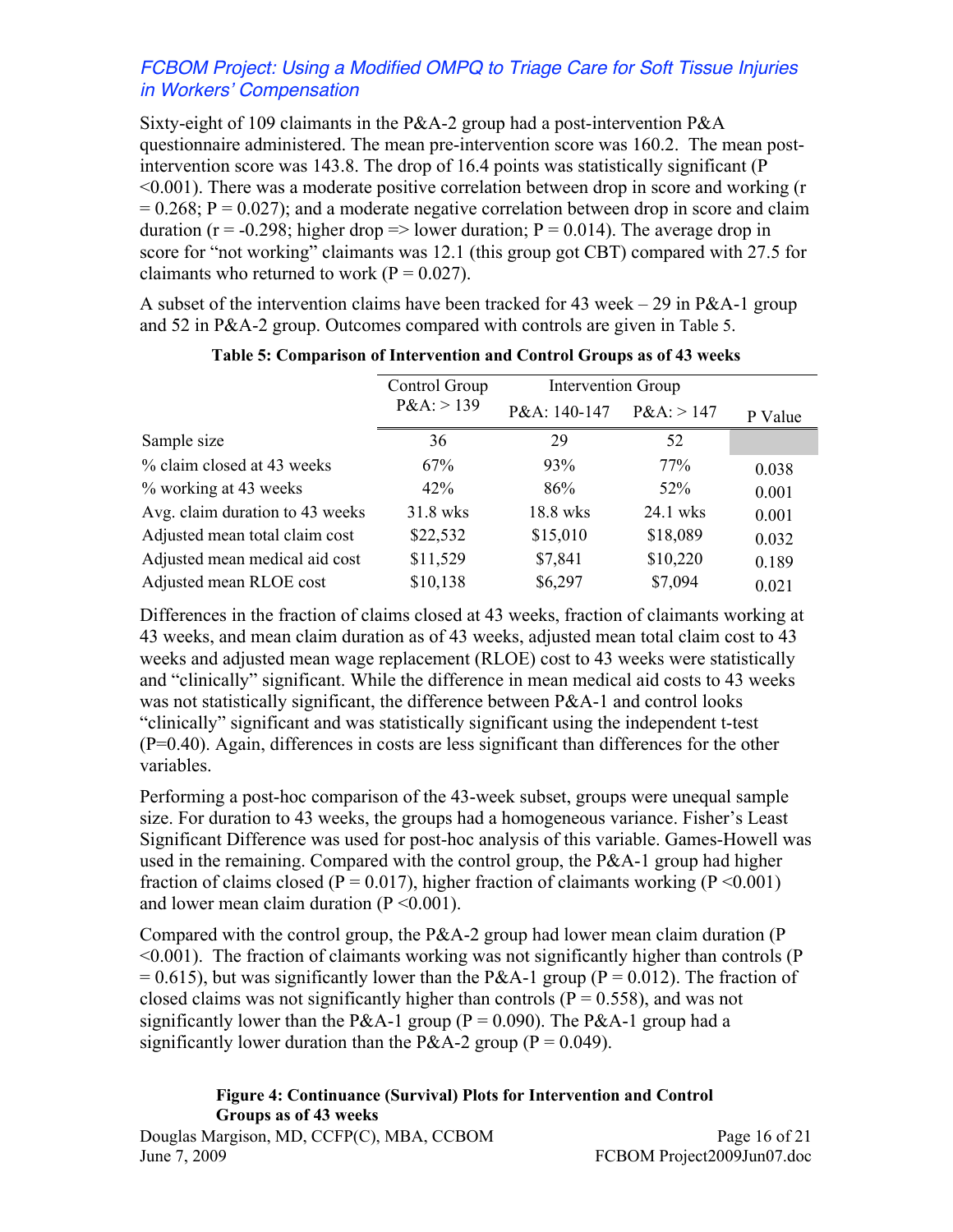

Continuance (Survival) plots as of week 43 (Figure 4) show a significant difference in claimants coming off benefits for the intervention groups (Breslow test earlier curve P  $\leq 0.001$ ; Logrank / Peto test later curve P $\leq 0.001$ ). Intervention claims with P&A scores between 140-147 did better than those with scores over 147.

## *Discussion*

Both interventions produced a statistically and clinically (business case) significant reduction in mean claim duration, increase in fraction of claims closed and increase in fraction of claimants working at 26 weeks after disablement (accident or recurrence). The case manager intervention for the P&A-1 group was highly successful. The multidisciplinary intervention for P&A-2 group was moderately successful. This study showed that pre-intervention scores are not fixed. Addressing psychosocial factors can reduce the P&A score towards less predominance of psychosocial pain generators. Biological-based treatment is then likely to be more effective. Better outcomes were associated with a greater drop in P&A score after the intervention. For claimants who were not working at 26 weeks, CBT produced a clinically significant drop in scores in the P&A-2 group compared to no change in the P&A-1 group.

In the 43-week subset, the P&A-1 intervention was again highly successful. From a "clinical" (business case) perspective, the P&A-2 group had better outcomes than the control group. But the difference was only statistically significant for claim duration. The other differences may become statistically significant as sample size increases. Or, over time the control group may catch up with the  $P&A-2$  group. Getting the same percentage back to work earlier would be a successful outcome.

Focusing on the high risk group ( $P&A$ :  $>147$ ), the difference in reduction in claim duration has gone from 4 to 7 weeks as tracking increased from 26 to 43 weeks. The difference in mean total claim costs has gone from \$1,500 to \$4,500 as tracking increased from 26 to 43 weeks. One would expect differences in medical aid costs to become

Douglas Margison, MD, CCFP(C), MBA, CCBOM Page 17 of 21 June 7, 2009 FCBOM Project2009Jun07.doc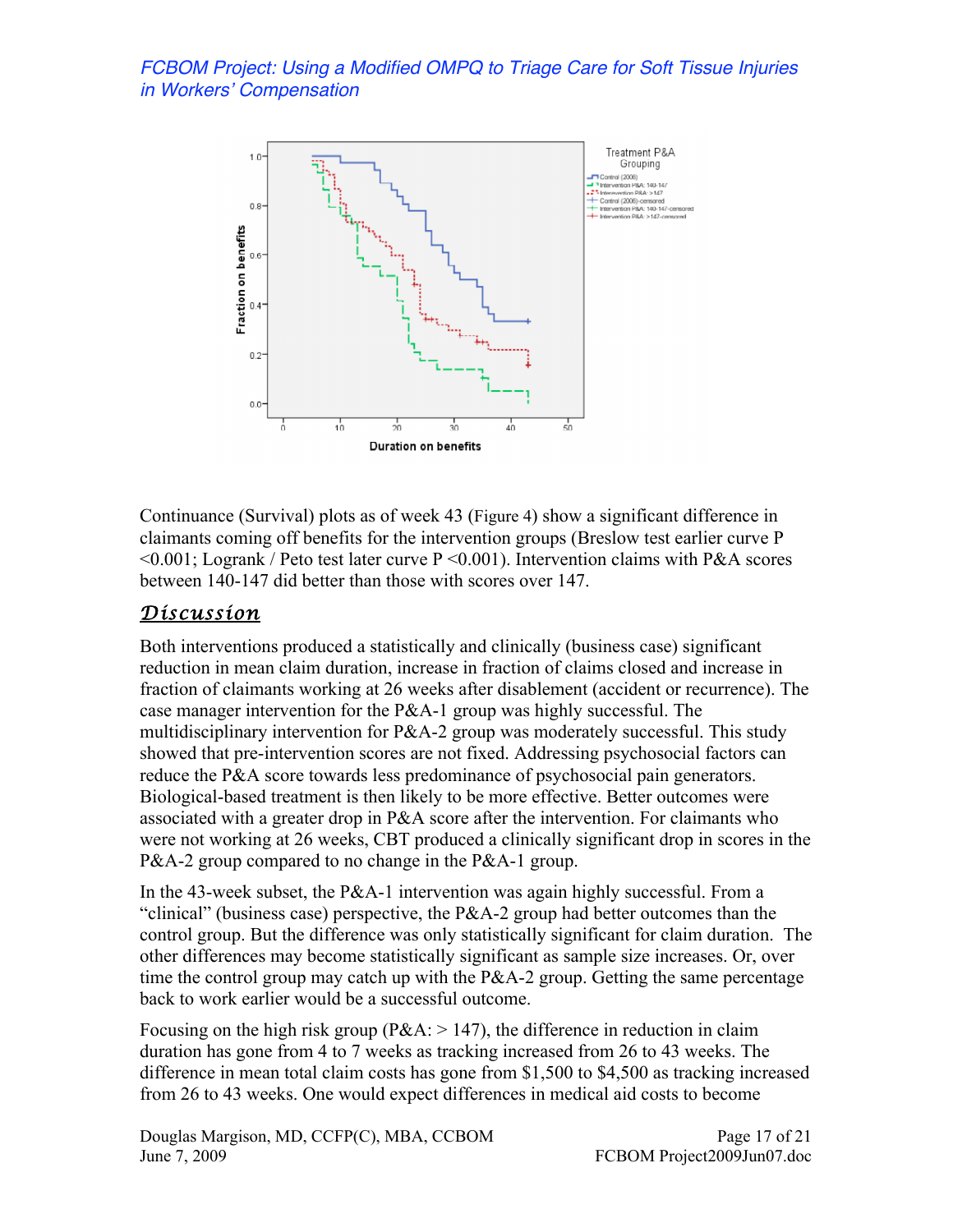apparent as tracking time increases further, because of the multidisciplinary program occurring within 26 weeks in the intervention group instead of sometime after in the control group. The benefit at 26 weeks is at least sustained in the subset at 43 weeks, suggesting that the larger intervention groups will continue to show a benefit when they as a whole reach 43 weeks; and that there will be increasing benefit as the groups approach 104 weeks.

The continuance (survival) plots show an immediate benefit in the first few weeks for both intervention groups. In the P&A-2 group, there would have been insufficient time in the first 1-2 weeks for this to be due to the multidisciplinary program. The early benefit in this group is likely due to case manager interventions that enabled return to work before program completion (e.g., supporting a claimant's search for work with another employer, thereby addressing the barrier and pain of job dissatisfaction).

Cost savings include treatment avoided in claimants going off benefits within 26 weeks of disablement. Based on a review of medical treatment after week 26 for control claimants with a P&A score 140-147 (see Table 2 and Table 3), 31% had more physiotherapy, 29% had imaging studies, 27% were referred to at least one specialist, 13% were referred to a pain clinic for nerve blocks, 13% had surgery, 11% had vocational rehab, and 6% had acupuncture. At 26 weeks, this group had 40% fewer claimants on benefits. This should translate into a 40% reduction in medical treatments for this group after week 26. Control claimants with a P&A score >147, 41% had more physiotherapy, 29% had imaging studies, 27% were referred to at least one specialist, 18% were referred to a pain clinic for nerve blocks, 13% had surgery, 11% had vocational rehab and 6% had acupuncture. At 26 weeks, this group had 30% fewer claimants on benefits. This should translate into a 30% reduction in medical treatments for this group after week 26.

Psychosocial factors can be more important determinants the biological factors in delayed recovery / prolonged disability. The modified OMPQ (P&A) questionnaire is a useful tool to stratify claimants into risk groups for prolonged disability based on psychosocial factors; and to tailor intervention caremaps according to risk. Claimants with a mediumhigh risk (P&A: 140-147) benefited from additional attention and intervention by the case manager. Claimants in the high risk group ( $P&A:$  > 147) benefited from additional attention and intervention by the case manager plus a multidisciplinary active functional restoration program with cognitive-behavioural therapy. Future research should look at whether the lower score for the medium-high risk group should be lowered.

## *Acknowledgement*

I would like to acknowledge the assistance of Kay Fitzgerald in claim data extraction and oversight of the change in case management process.

# *References*

Alyward, M. and P. E. Sawney (2007). Chapter 4: Support and rehabilitation (restoring fitness for work). In Fitness for Work: The Medical Aspects. K. T. Palmer, R. A. F. Cox and I. Brown, Eds. Oxford, Oxford University Press**:** 69-79.

Douglas Margison, MD, CCFP(C), MBA, CCBOM <br>June 7, 2009<br>FCBOM Project2009Jun07.doc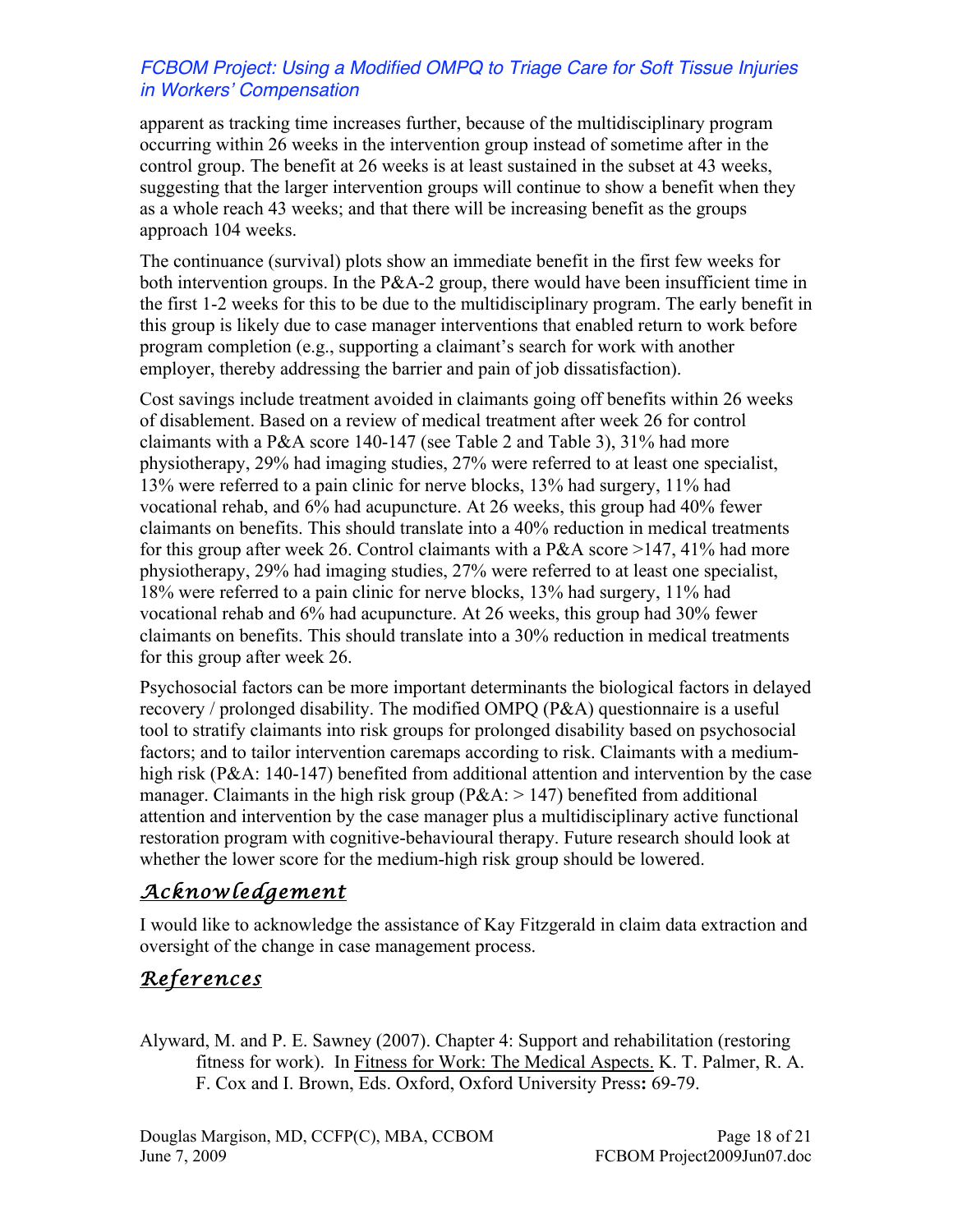- Bigos, S. J., M. C. Battie, et al. (1992). "A longitudinal, prospective study of industrial back injury reporting." Clin Orthop Relat Res(279): 21-34.
- Bigos, S. J., M. C. Battié, et al. (1991). "A prospective study of work perceptions and psychosocial factors affecting the report of back injury." Spine **16**(1): 1-6.
- Boersma, K. and S. J. Linton (2005). "Expectancy, fear and pain in the prediction of chronic pain and disability: A prospective analysis." Eur J Pain.
- Buer, N. and S. J. Linton (2002). "Fear-avoidance beliefs and catastrophizing: occurrence and risk factor in back pain and ADL in the general population." Pain **99**(3): 485- 91.
- Crombez, G., J. W. Vlaeyen, et al. (1999). "Pain-related fear is more disabling than pain itself: evidence on the role of pain-related fear in chronic back pain disability." Pain **80**(1-2): 329-39.
- Denison, E., P. Asenlof, et al. (2004). "Self-efficacy, fear avoidance, and pain intensity as predictors of disability in subacute and chronic musculoskeletal pain patients in primary health care." Pain **111**(3): 245-52.
- Dunstan, D. A., T. Covic, et al. (2005). "Does the Orebro Musculoskeletal Pain Questionnaire predict outcomes following a work-related compensable injury?" Int J Rehabil Res **28**(4): 369-70.
- Fritz, J. M., S. Z. George, et al. (2001). "The role of fear-avoidance beliefs in acute low back pain: relationships with current and future disability and work status." Pain **94**(1): 7-15.
- George, S. Z., J. M. Fritz, et al. (2003). "The effect of a fear-avoidance-based physical therapy intervention for patients with acute low back pain: results of a randomized clinical trial." Spine **28**(23): 2551-60.
- Ghaffari, M., A. Alipour, et al. (2008). "Effect of psychosocial factors on low back pain in industrial workers." Occupational medicine (Oxford, England).
- Gheldof, E. L., J. Vinck, et al. (2006). "Pain and pain-related fear are associated with functional and social disability in an occupational setting: evidence of mediation by pain-related fear." Eur J Pain **10**(6): 513-25.
- Gheldof, E. L., J. Vinck, et al. (2005). "The differential role of pain, work characteristics and pain-related fear in explaining back pain and sick leave in occupational settings." Pain **113**(1-2): 71-81.
- Granot, M. and S. G. Ferber (2005). "The roles of pain catastrophizing and anxiety in the prediction of postoperative pain intensity: a prospective study." Clin J Pain **21**(5): 439-45.
- Grotle, M., N. K. Vollestad, et al. (2006). "Clinical course and impact of fear-avoidance beliefs in low back pain: prospective cohort study of acute and chronic low back pain: II." Spine **31**(9): 1038-46.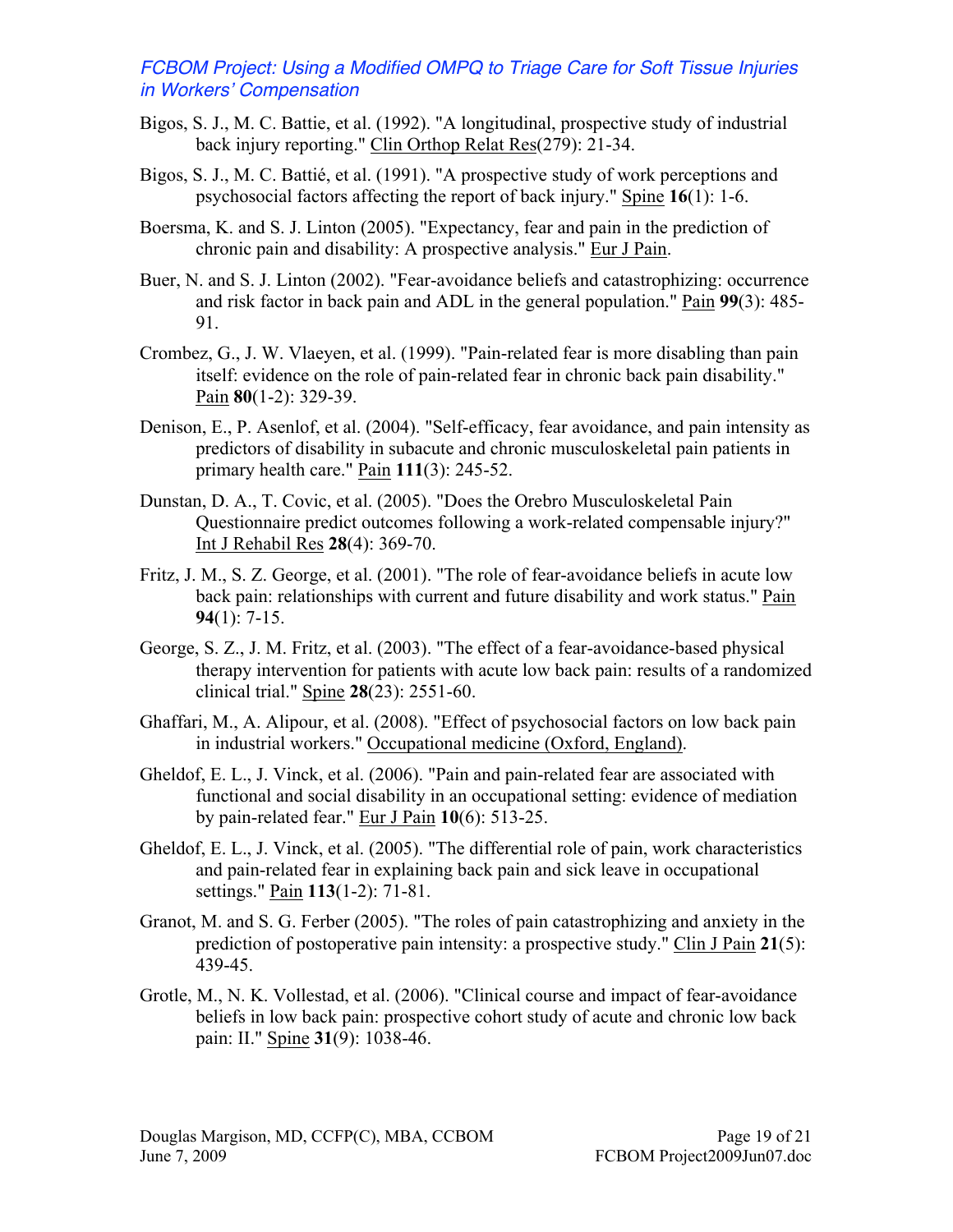- Hockings, R. L., J. H. McAuley, et al. (2008). "A systematic review of the predictive ability of the Orebro Musculoskeletal Pain Questionnaire." Spine **33**(15): E494- 500.
- Hogg-Johnson, S., J. Frank, et al. (1994). Prognostic Risk Factor Models for Low Back Pain: Why they have failed and a new hypothesis. Toronto, Institute for Work & Health.
- Hurley, D. A., T. E. Dusoir, et al. (2000). "Biopsychosocial screening questionnaire for patients with low back pain: preliminary report of utility in physiotherapy practice in Northern Ireland." Clin J Pain **16**(3): 214-28.
- Krause, N., D. R. Ragland, et al. (1998). "Psychosocial job factors, physical workload, and incidence of work-related spinal injury: a 5-year prospective study of urban transit operators." Spine **23**(23): 2507-16.
- Leeuw, M., M. E. Goossens, et al. (2007). "The fear-avoidance model of musculoskeletal pain: current state of scientific evidence." J Behav Med **30**(1): 77-94.
- Linton, S. J. (2001). "Occupational psychological factors increase the risk for back pain: a systematic review." J Occup Rehabil **11**(1): 53-66.
- Linton, S. J. (2002). "Early identification and intervention in the prevention of musculoskeletal pain." Am J Ind Med **41**(5): 433-42.
- Linton, S. J. and K. Boersma (2003). "Early identification of patients at risk of developing a persistent back problem: the predictive validity of the Orebro Musculoskeletal Pain Questionnaire." Clin J Pain **19**(2): 80-6.
- Margison, D. A. and D. J. French (2007). "Predicting treatment failure in the subacute injury phase using the Orebro Musculoskeletal Pain Questionnaire: an observational prospective study in a workers' compensation system." J Occup Environ Med **49**(1): 59-67.
- Pearce, B. (2006). Ergonomic Considerations in Work-Related Upper Extremity Disorders. In "Occupational Injuries and Diseases of the Upper Extremity". J. Derbery, M. L. Kasdan and R. Gonzalez, Eds. In Clin Occup Environ Med. Philadelphia, Elsevier. **5 (2):** 249-266.
- Peters, M. L., J. W. Vlaeyen, et al. (2005). "The joint contribution of physical pathology, pain-related fear and catastrophizing to chronic back pain disability." Pain **113**(1- 2): 45-50.
- Picavet, H. S., J. W. Vlaeyen, et al. (2002). "Pain catastrophizing and kinesiophobia: predictors of chronic low back pain." Am J Epidemiol **156**(11): 1028-34.
- Severeijns, R., J. W. Vlaeyen, et al. (2001). "Pain catastrophizing predicts pain intensity, disability, and psychological distress independent of the level of physical impairment." Clin J Pain **17**(2): 165-72.
- Sieben, J. M., P. J. Portegijs, et al. (2005). "Pain-related fear at the start of a new low back pain episode." Eur J Pain **9**(6): 635-41.